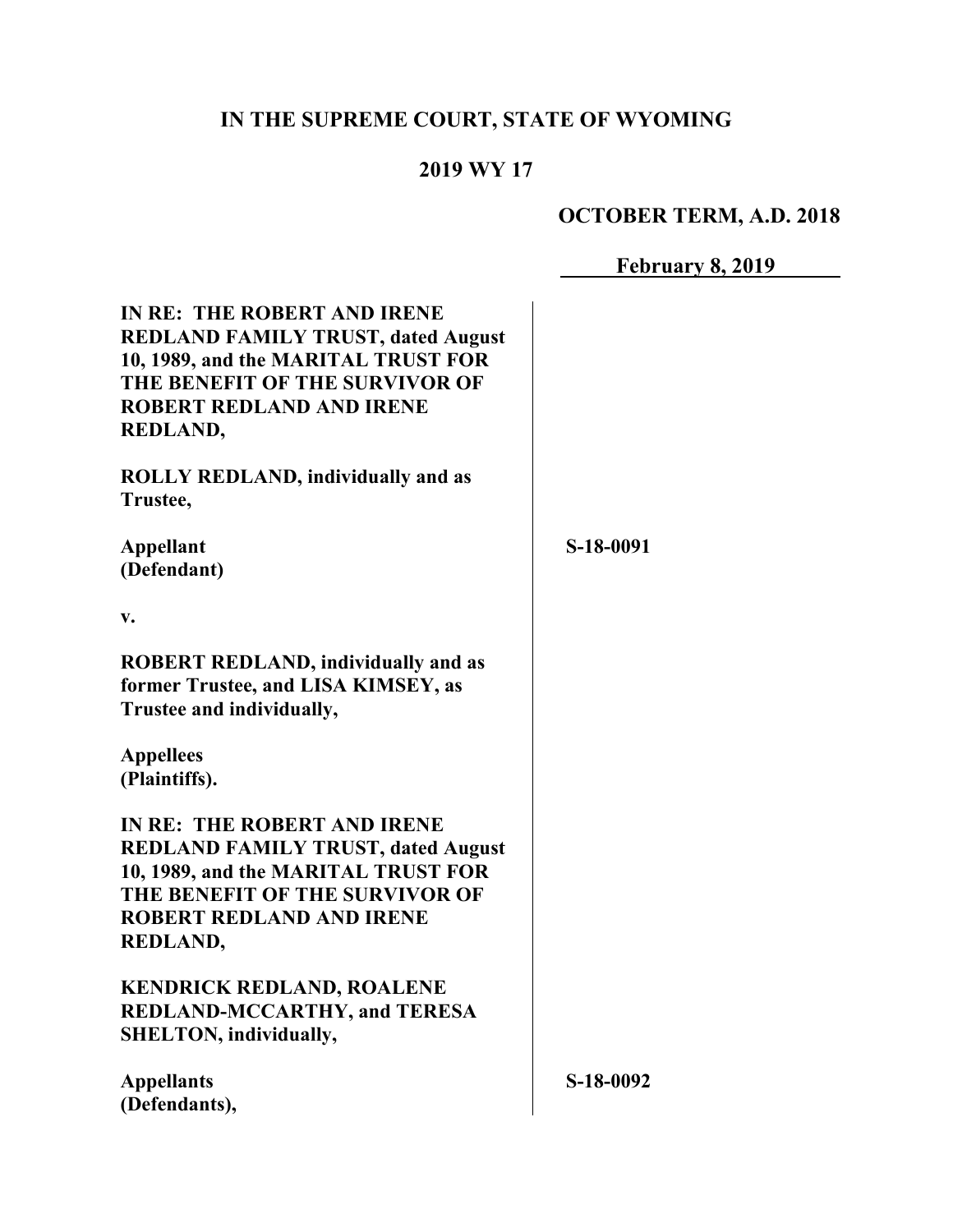| V.                                               |           |
|--------------------------------------------------|-----------|
| <b>ROBERT REDLAND, individually and as</b>       |           |
| former Trustee, and LISA KIMSEY, as              |           |
| Trustee and individually,                        |           |
| <b>Appellees</b>                                 |           |
| (Plaintiffs).                                    |           |
| IN RE: THE ROBERT AND IRENE                      |           |
| <b>REDLAND FAMILY TRUST, dated August</b>        |           |
| 10, 1989, and the MARITAL TRUST FOR              |           |
| THE BENEFIT OF THE SURVIVOR OF                   |           |
| <b>ROBERT REDLAND AND IRENE</b>                  |           |
| <b>REDLAND,</b>                                  |           |
| <b>LISA KIMSEY, as Trustee and individually,</b> |           |
| <b>Appellant</b>                                 | S-18-0093 |
| (Plaintiff),                                     |           |
| v.                                               |           |
| <b>ROLLY REDLAND, individually and as</b>        |           |
| Trustee; KENDRICK REDLAND,                       |           |
| <b>ROALENE REDLAND-MCCARTHY, and</b>             |           |
| <b>TERESA SHELTON, individually,</b>             |           |
| <b>Appellees</b>                                 |           |
| (Defendants).                                    |           |

#### *Appeal from the District Court of Washakie County The Honorable Robert E. Skar, Judge*

#### *Representing Rolly and Kendrick Redland, Roalene Redland-McCarthy, and Teresa Shelton:*

Steve Aron, Aron and Henning, LLP, Laramie, Wyoming; S. Joseph Darrah, Darrah Law Office, P.C., Powell, Wyoming. Argument by Mr. Aron.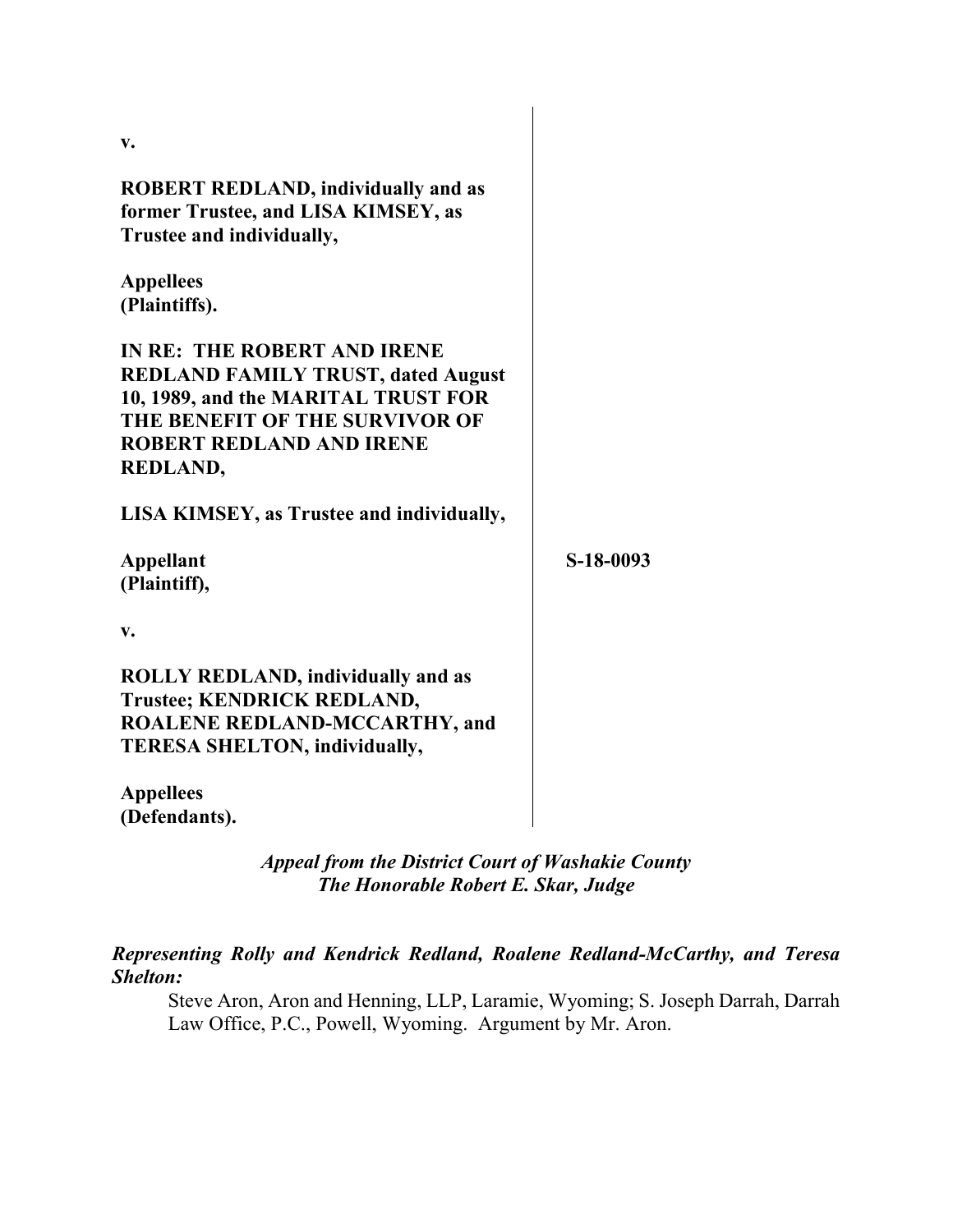#### *Representing Robert Redland and Lisa Kimsey:*

Scott W. Meier & M. Greg Weisz, Pence and MacMillan, LLC., Cheyenne, Wyoming. Argument by Mr. Meier.

#### Before DAVIS, C.J., and BURKE<sup>\*</sup>, FOX, BOOMGAARDEN, and HILL (RET.) JJ.

*\* Justice Burke retired from judicial office effective October 8, 2018, and, pursuant to Article 5, § 5 of the Wyoming Constitution and Wyo. Stat. Ann. § 5-1-106(f) (LexisNexis 2017), he was reassigned to act on this matter on October 9, 2018.*

**NOTICE: This opinion is subject to formal revision before publication in Pacific Reporter Third. Readers are requested to notify the Clerk of the Supreme Court, Supreme Court Building, Cheyenne, Wyoming 82002, of any typographical or other formal errors so that correction may be made before final publication in the permanent volume.**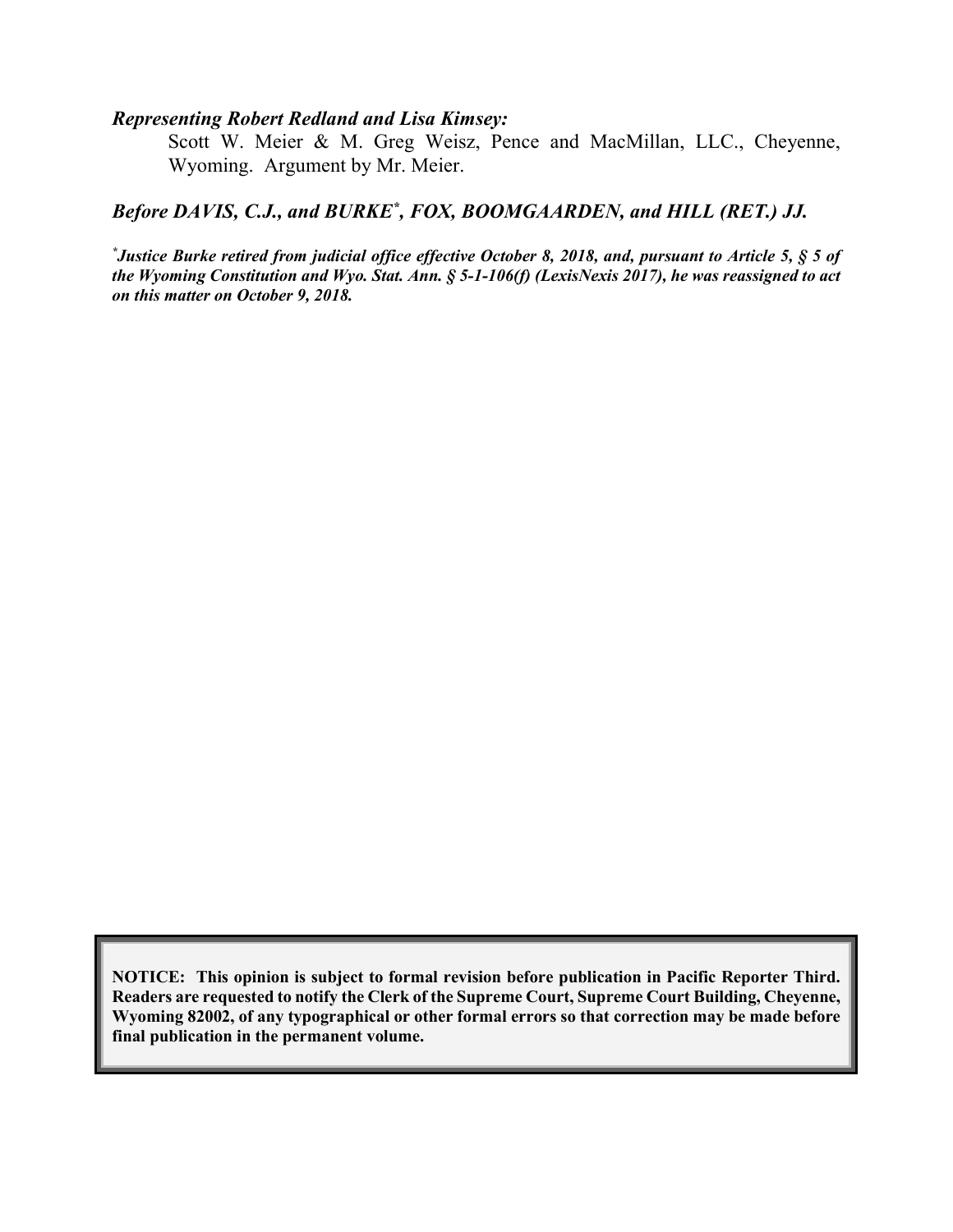#### **BOOMGAARDEN, Justice**

[¶1] These consolidated appeals involve the ongoing disputes with the Redland family's irrevocable trust. Appeals S-18-0091 and S-18-0092 relate to Rolly Redland's counterclaim to remove his sister, Lisa Kimsey, as co-trustee for allegedly breaching her fiduciary duties and interfering with trust administration. Appeal S-18-0093 concerns Ms. Kimsey's request to terminate the trust because she claims it is invalid and otherwise fails to achieve the settlors' intended purposes. After a five-day trial, the district court decided not to remove Ms. Kimsey as co-trustee or terminate the trust. Finding no error, we affirm.

#### *ISSUES*

- [¶2] We state the issues as:
	- I. Did the district court err when it did not terminate the trust?
		- A. Does res judicata bar Lisa's claim that the trust is invalid?
		- B. Does the trust fail to achieve any material purpose?
	- II. Did the district court err when it retained Lisa Kimsey as co-trustee?

### *FACTS*

[¶3] We detailed the history of the Redland family's trust in *Redland v. Redland*, 2012 WY 148, 288 P.3d 1173 (Wyo. 2012) (*Redland I*) and *Redland v. Redland*, 2015 WY 31, 346 P.3d 857 (Wyo. 2015) (*Redland II*). We restate it here to the extent necessary to put the current appellate issues into context.

[¶4] Robert Redland (Robert) and his wife, Irene Redland (Irene), created the Robert Redland and Irene Redland Family Trust dated August 10, 1989 (Redland Family Trust) to hold and manage ranch properties acquired from Robert's father and brother, along with the family's future ranch property acquisitions. *Redland I*, ¶ 21, 288 P.3d at 1180. Robert, Irene, and their five children<sup>[1](#page-3-0)</sup> each made contributions to acquire the trust property; each were named as beneficial owners; and, Robert and Irene served as the original trustees. *Id.*

<span id="page-3-0"></span><sup>&</sup>lt;sup>1</sup> The five children are Rolly Redland, Kendrick Redland, Roalene Redland-McCarthy, Teresa Shelton, and Lisa Kimsey. For ease of reference, we will refer to each party by their first name.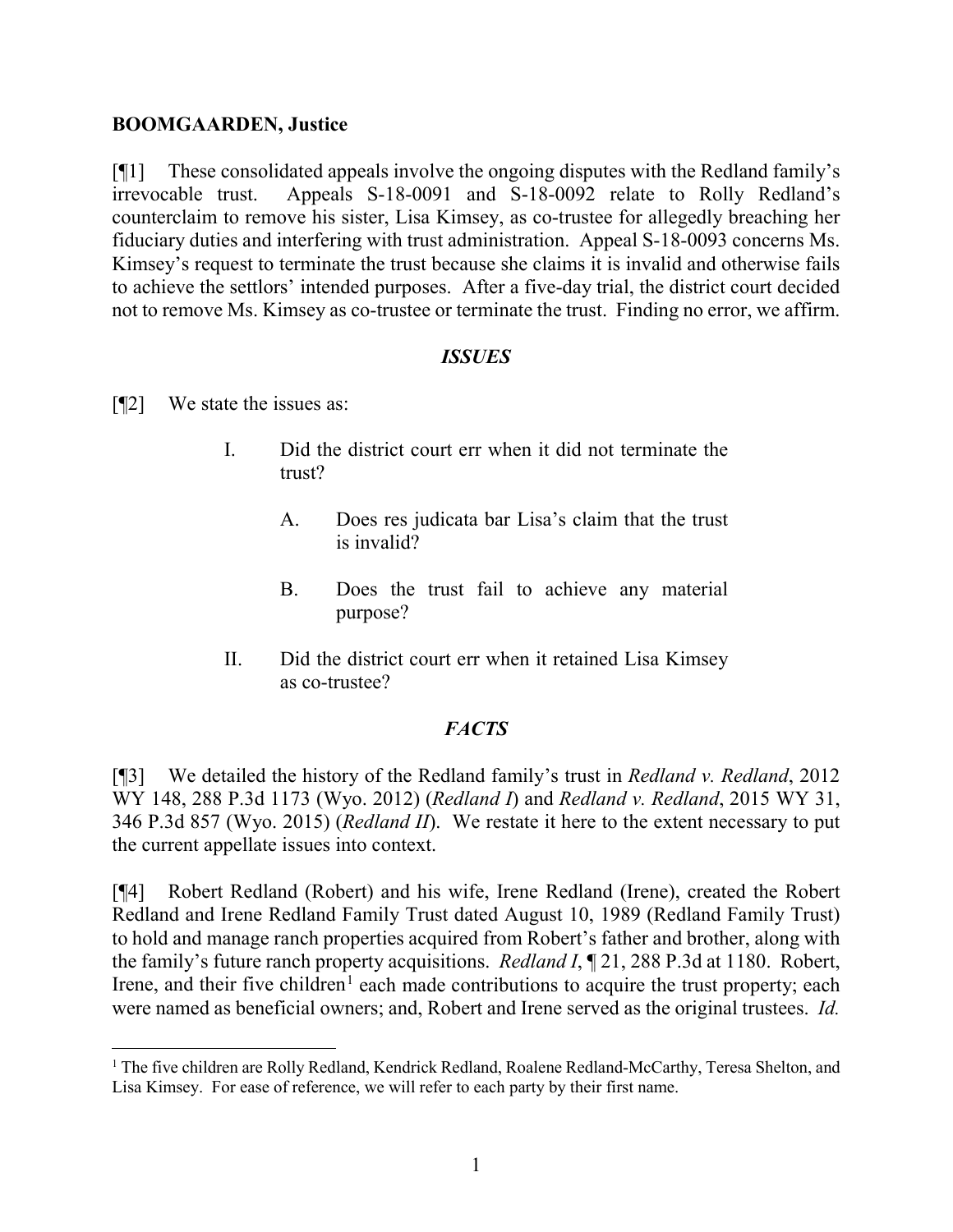In 1995, Robert, Irene, Lisa, Kendrick, and Roalene amended the Redland Family Trust to: provide for the appointment of a successor trustee; require two trustees to serve at all times; create a marital trust for the survivor of Robert or Irene; and revise the buyout provision, *inter alia* (1995 Amendment).<sup>[2](#page-4-0)</sup> Irene passed away in 2007 and, pursuant to the 1995 Amendment, the beneficiaries appointed Rolly as co-trustee. *Id.* **[1**] 36, 38, 288 P.3d at 1182-83.

[¶5] Thereafter, a dispute arose between Robert and four of his children about Robert's failure to convey additional lands into the Redland Family Trust and about lease agreements Robert executed without approval of his co-trustee. *Redland I*, ¶¶ 35-39, 288 P.3d at 1182-83. Contentious litigation involving all the beneficial owners ensued with the parties asserting several causes of action. *Id.* ¶¶ 39-40, 288 P.3d at 1183. Among those claims, Rolly sought to recover additional trust lands and Robert sought to invalidate the trust for violating the rule against perpetuities. *Id.* ¶¶ 39-41, 288 P.3d at 1183. The district court entered partial summary judgment, concluding the statute of limitations and statute of frauds barred Rolly's claim to recover property, and held a lengthy trial on the parties' remaining claims. *Id.* ¶¶ 41, 44, 181, 288 P.3d at 1183-84, 1214. While the matter was under advisement, the parties filed a stipulation resolving several of their disputed claims (2010 Stipulation). *Id.* ¶ 44, 288 P.3d at 1184.Pertinent to this appeal, the 2010 Stipulation requested that the court approve a trust amendment requiring the appointment of a third (tie-breaker) trustee in the event the court determined the trust was valid. *Id.* The district court approved the amendment after ruling the trust did not violate the rule against perpetuities. [3](#page-4-1) *Id.* ¶ 45, 288 P.3d at 1184.

[¶6] The parties appealed several of the district court's rulings but did not further challenge the trust's validity. *Redland I*, ¶¶ 4-6, 288 P.3d at 1177-78. In *Redland I*, we reversed the district court's summary judgment order barring the recovery of additional property and remanded the matter for trial. *Id.* ¶ 181, 288 P.3d at 1214. Thereafter, the district court ordered Robert to immediately transfer the disputed property to the Redland Family Trust, except it allowed the Manderson Place (Robert's residential parcel) to be transferred on his death. *Redland II*, ¶ 2, 346 P.3d at 859. Robert appealed. In *Redland II*, we affirmed the district court's decision on the merits, but we remanded the matter for an order immediately transferring the Manderson Place to the Redland Family Trust, subject to Robert's life estate. *Id.* ¶¶ 68-69, 346 P.3d at 880.

<span id="page-4-0"></span><sup>&</sup>lt;sup>2</sup> The 1995 Amendment admitted into evidence was not signed by Rolly or Teresa; however, the Trust Agreement may be amended "upon the agreement of a majority of the beneficial owners."

<span id="page-4-1"></span><sup>3</sup> Pursuant to the 2010 Stipulation, Ken Pike became the third (tie-breaker) trustee. Larry Heiser replaced Mr. Pike in 2011. After Mr. Heiser resigned, the parties stipulated to the court appointing LaVerne Lofink. Mr. Lofink resigned in 2013, and the court appointed Larry L. King in his stead. Mr. King resigned on May 19, 2014, and Rolly moved the court to appoint another trustee. On September 17, 2015, the district court appointed Daniel B. Frank, who continues to serve as the third co-trustee.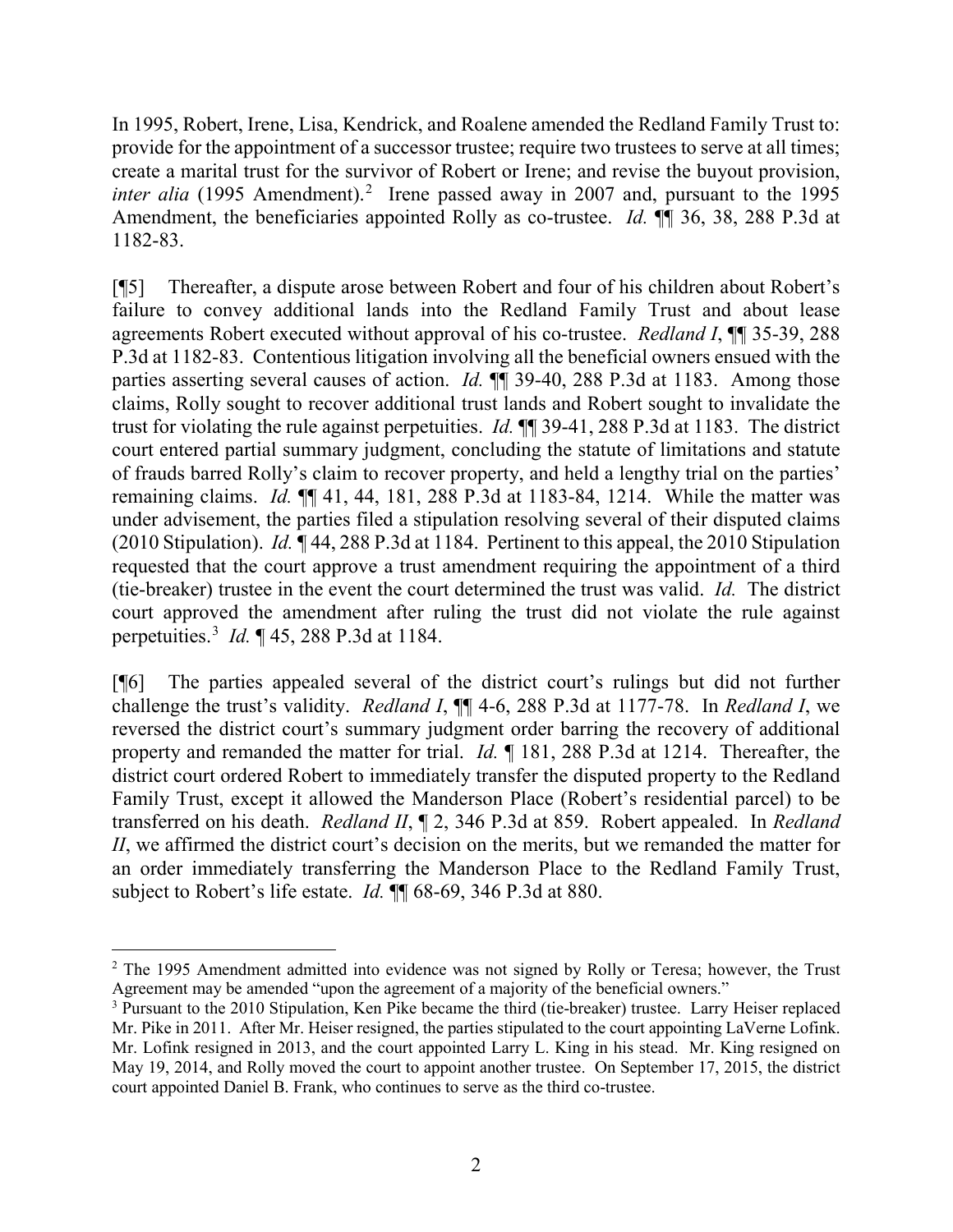[¶7] On February 13, 2013, while the second appeal was pending, Robert filed a complaint<sup>[4](#page-5-0)</sup> against the other co-trustees, Rolly and Larry Heiser (the present litigation). In his complaint, Robert requested temporary and permanent injunctions to preclude Mr. Heiser from acting as the third co-trustee and to prohibit further trustee meetings pending further order of the court. Robert also requested a declaratory judgment that the Redland Family Trust is dysfunctional, or alternatively, that the beneficiaries select a new trustee to replace Mr. Heiser.<sup>[5](#page-5-1)</sup> Rolly filed a counterclaim to remove Robert as co-trustee.

[¶8] Robert resigned as co-trustee in September 2013, appointed Lisa as his successor, and added Lisa as a co-plaintiff in the litigation. [6](#page-5-2) Lisa moved to terminate the trust, claiming it was impossible to administer due to dysfunction caused by the two factions within the family–Robert and Lisa on one side, and the remaining Redland children on the other. Lisa further argued the trust could no longer achieve its purposes because the family members could not work together, and the family could not obtain preferential tax treatment for a business trust. Rolly opposed the motion, asserting res judicata barred Lisa's claim because the district court previously determined the trust, as amended, was valid. The district court reserved Lisa's motion for trial.

[¶9] Later in the proceedings, Rolly moved to dismiss the complaint as moot; the district court partially granted Rolly's motion. With the court's permission, Robert and Lisa filed an amended complaint<sup>[7](#page-5-3)</sup> on May 6, 2015, which named the other beneficial owners as defendants and asserted the following causes of action: (1) Dissolution of the Trust,  $8(2)$  $8(2)$ Injunction, [9](#page-5-5) (3) Declaratory Judgment, (4) Adoption of Operating Agreement, (5) Appointment of Third Trustee, and (6) Enforcement of Trust Agreement Provision on Distribution. Rolly filed a counterclaim seeking Lisa's removal as co-trustee and attorney's fees and costs. Kendrick, Roalene, and Teresa answered separately, but did not assert a counterclaim to remove Lisa.

<span id="page-5-0"></span> <sup>4</sup> Robert filed the original complaint in his capacity as trustee.

<span id="page-5-1"></span><sup>&</sup>lt;sup>5</sup> After Robert filed the complaint, Mr. Heiser resigned as co-trustee and was dismissed from the litigation.

<span id="page-5-2"></span><sup>&</sup>lt;sup>6</sup> The parties' modified the caption to name as co-plaintiffs Robert, in his capacity as former trustee, and Lisa, in her capacity as current trustee.

<span id="page-5-3"></span><sup>7</sup> Robert and Lisa filed the amended complaint individually and in their representative capacities (Robert as former co-trustee and Lisa as current co-trustee).

<span id="page-5-4"></span><sup>8</sup> At the time of trial, Robert and Lisa requested the district court terminate the trust because "(a) the Trust fails to achieve the Settlor's intent; (b) the Trust doesn't conform to Federal law and is therefore 'unlawful;'

<span id="page-5-5"></span><sup>(</sup>c) and the operation of the Trust is dysfunctional."<br><sup>9</sup> After Lisa's appointment as trustee, Rolly, Kendrick, Roalene and Teresa, as beneficiaries, purportedly removed Lisa as co-trustee and appointed Roalene as her successor. On September 17, 2015, the district court issued an order confirming Lisa remained a co-trustee because the other beneficiaries lacked authority to remove her and voiding all actions taken by the beneficiaries unless later ratified by the three valid cotrustees–Lisa, Rolly, and Mr. Frank. This order effectively resolved claims two (injunction) and three (declaratory judgment) of the amended complaint.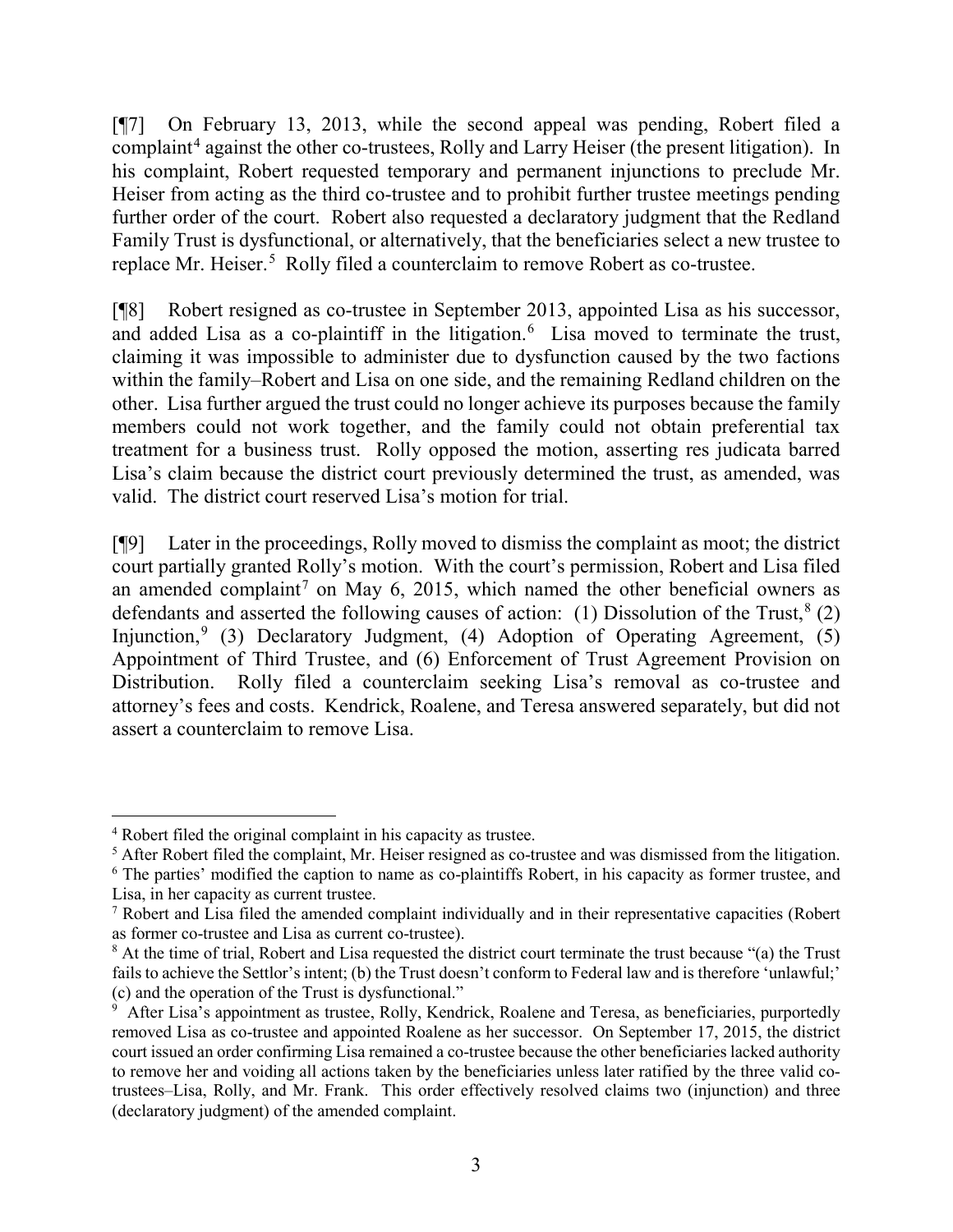[¶10] Prior to trial, Robert moved the court to compel the trustees to create and distribute funds to a marital trust as required by the amended trust. After a hearing on Robert's motion, the district court ordered the trustees to create and fund the marital trust, provide an accounting to the beneficiaries and the court from the date of Irene's death through the present, and provide transcripts of all future trustee meetings. In compliance with the court's order, Robert and Lisa filed an accounting on January 4, 2017, along with a transcript of the most recent trustees' meeting, wherein Lisa advocated to approve Robert's request for distributions to the marital trust and reimbursement for trust expenses Robert personally paid through the years. The court took no further action on Robert's motion prior to trial.

[¶11] A five-day bench trial commenced on February 27, 2017. At the trial's conclusion, the district court requested additional briefing on the tax issues raised, whether Robert and Lisa could challenge the validity of the trust post-*Redland I*, and whether the Uniform Trust Code (UTC) or common law governed the trust. The parties complied and also submitted written closing arguments and extensive proposed findings of fact and conclusions of law.

[¶12] The district court issued its decision letter on November 3, 2017. With respect to the issues on appeal, the district court did not remove Lisa as co-trustee because it determined Lisa did not violate any fiduciary duties and Rolly failed to show gross and willful misconduct to justify Lisa's removal. The district court also did not terminate the Redland Family Trust, concluding: (1) Lisa's claims that the trust is invalid should have been raised in the original trust challenge; (2) "the main and most important reason for the Trust, i.e., to keep the lands and leases together for the Redland family, has not been frustrated" regardless of any adverse tax consequences; (3) "although progress is slow in light of the positions of the Trustees, it is functional from an administration standpoint;" and (4) the trust is not "unlawful, contrary to public policy, or impossible."[10](#page-6-0) The district court entered an order and judgment incorporating its decision letter on December 13, 2017. This appeal followed.

#### *STANDARD OF REVIEW*

[¶13] After a bench trial, we review "the trial court's findings of fact for clear error and its conclusions of law *de novo." Shriners Hosps. for Children v. First N. Bank of Wyoming*, 2016 WY 51, ¶ 27, 373 P.3d 392, 403 (Wyo. 2016) (citation omitted). Although the trial court's factual findings are not entitled to the limited review afforded a jury verdict, such findings are presumptively correct subject to our examination of all properly admissible evidence in the record. *Id.* (citation omitted). We do not reweigh disputed evidence and, instead, give due regard to the trial judge who assessed the credibility of the witnesses. *Id.*  (citation omitted). We will not set aside the trial court's findings of fact absent clear error.

<span id="page-6-0"></span> $10$  The district court made additional findings of fact and conclusions of law that are not pertinent to the issues on appeal.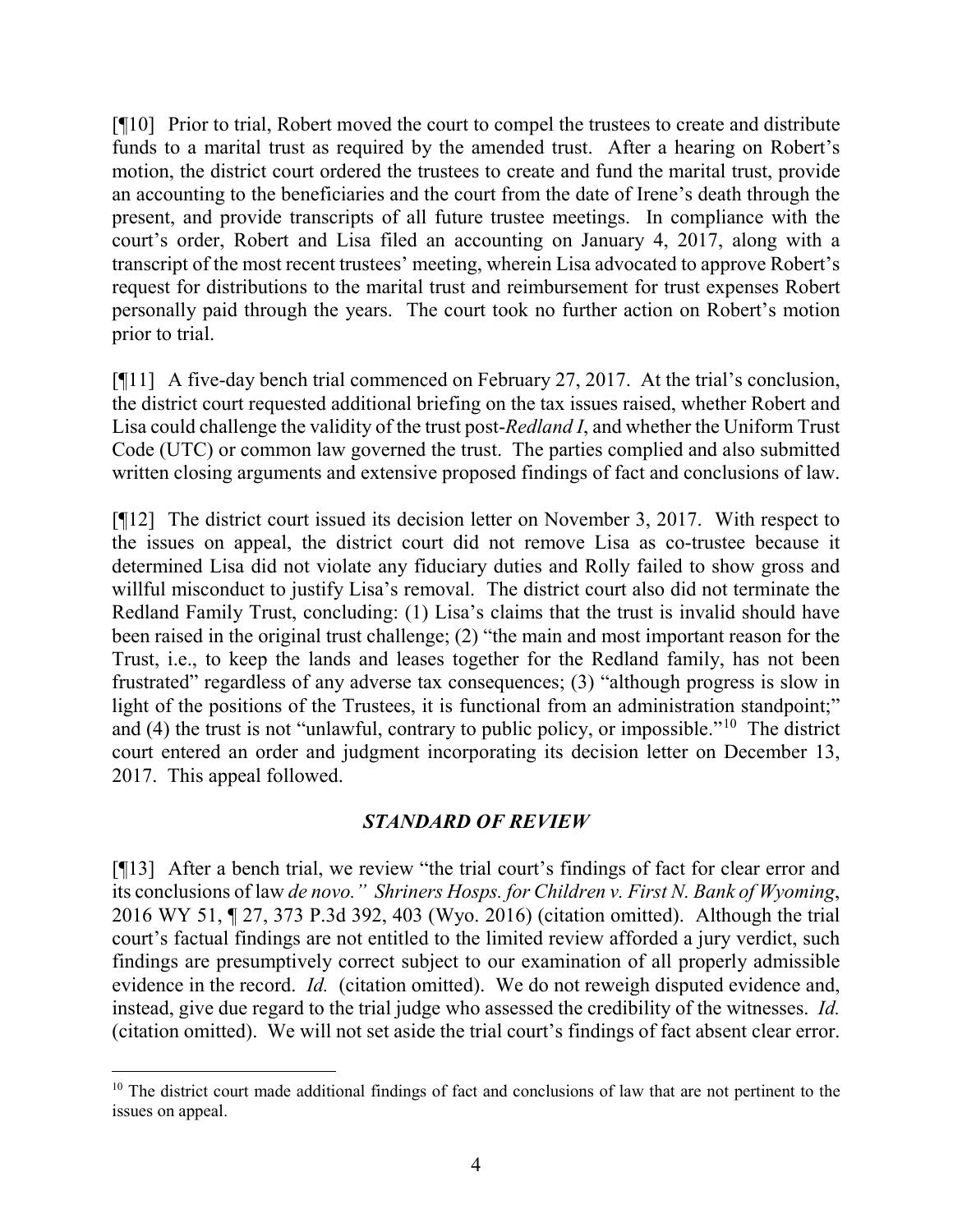*Id.* (citation omitted). "A finding is clearly erroneous when, although there is evidence to support it, the reviewing court on the entire evidence is left with the definite and firm conviction that a mistake has been committed." *Id.* (citation omitted). In our review, "[w]e assume that the evidence of the prevailing party below is true and give that party every reasonable inference that can fairly and reasonably be drawn from it." *Id.* (citations omitted). To the extent a specific issue raised on appeal implicates additional standards governing our review, we identify those below.

#### *DISCUSSION*

## *I. Did the district court err when it did not terminate the trust?*

[¶14] Lisa claims the trust is invalid and must be terminated because it is an abusive trust as defined by federal tax regulations and, further, that the 1995 Amendment is unlawful because it attempts to modify an irrevocable trust without the consent of all beneficiaries and court approval. Separate from her validity challenge, Lisa contends the trust must be terminated because the trust fails to achieve the settlors' key material purposes to avoid or minimize federal inheritance tax to each settlor's estate, as well as to provide liability protection and include anti-transfer provisions.

## **A. Validity of the Trust**

[¶15] The district court did not reach the merits of Lisa's challenge to the trust's validity. On this issue, the district court ruled:

> Robert Redland and Lisa Kimsey challenged the legality and validity of the 1989 Trust in Redland 1. The Supreme Court held it to be a valid and binding Trust. **Although they now attack the validity of the Trust on other grounds, it should have been done at the time of the original challenge.** Each of the beneficial owners have relied on the efficacy of the Trust, have purchased their share of the Trust, and some have made other improvements to Trust property.

(Emphasis added.) The district court's ruling implies it is based on estoppel principles, though the court did not specify whether its decision rested on res judicata (also referred to as "claim preclusion"), collateral estoppel (also referred to as "issue preclusion"), or judicial estoppel grounds. Regardless, we may affirm the district court's decision on any proper ground appearing in the record. *Redland II*, ¶ 17, 346 P.3d at 866 (citations omitted). Application of res judicata, collateral estoppel, or judicial estoppel is a question of law that we review de novo. *Ultra Res., Inc. v. Hartman*, 2015 WY 40, ¶ 58, 346 P.3d 880, 900 (Wyo. 2015) (citation omitted).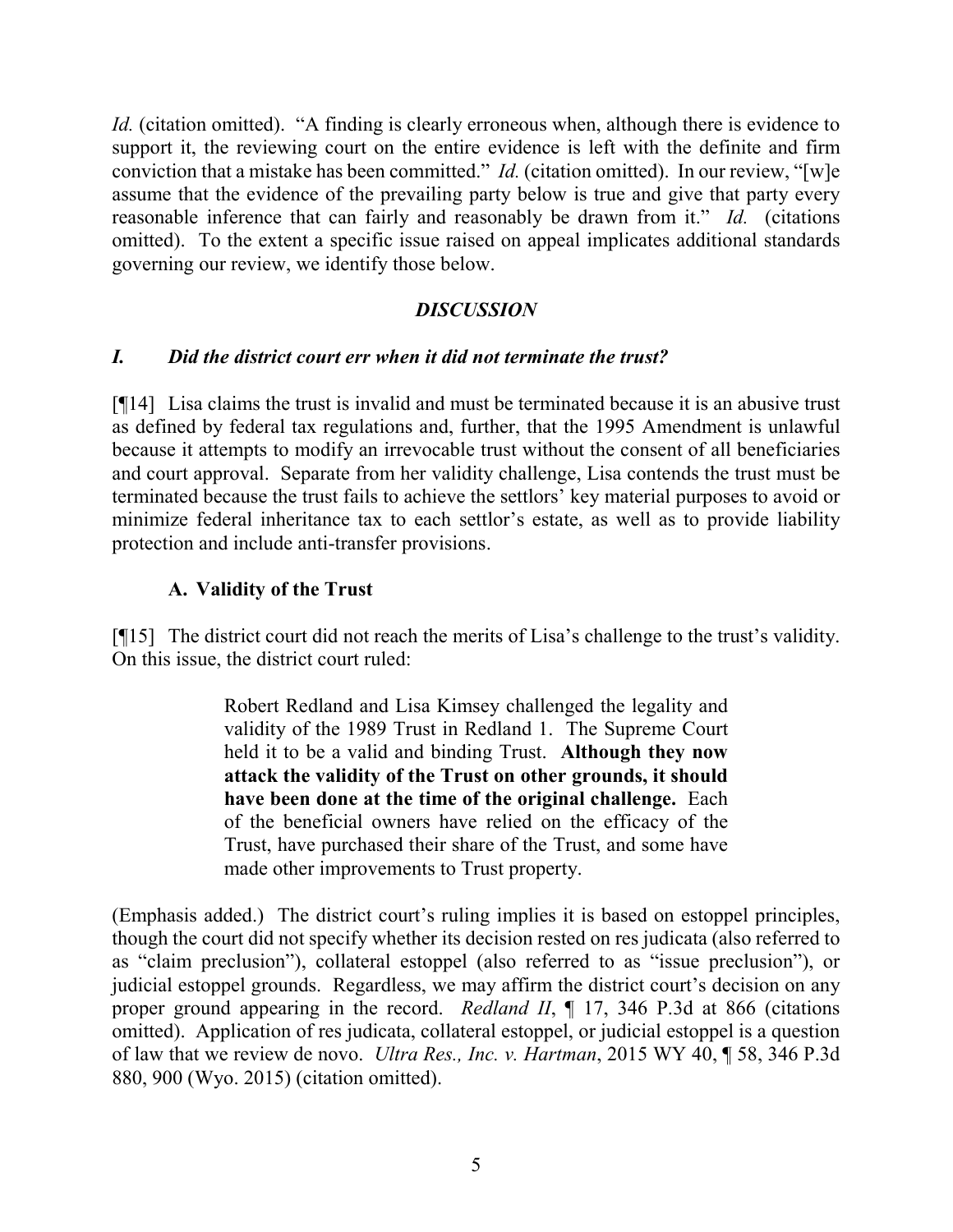[¶16] Res judicata bars the relitigation of claims or causes of action that were or could have been raised in the prior litigation. *See, e.g.*, *Pokorny v. Salas*, 2003 WY 159, ¶ 12, 81 P.3d 171, 175 (Wyo. 2003) (citations omitted); *Cermak v. Great W. Cas. Co.*, 2 P.3d 1047, 1054 (Wyo. 2000) (citations omitted). Res judicata serves several purposes: to promote judicial economy and finality, prevent repetitive litigation, avoid inconsistent results, and increase certainty in judgments. 46 Am. Jur. 2d *Judgments* § 444 (Nov. 2018 Update); *Tozzi v. Moffett*, 2018 WY 133, ¶ 16, 430 P.3d 754, 759-60 (Wyo. 2018) (citations omitted); *In re Paternity of JRW*, 814 P.2d 1256, 1264 (Wyo. 1991) (citations omitted).

[¶17] Four elements must be met for res judicata to apply: "(1) identity in parties; (2) identity in subject matter; (3) the issues are the same and relate to the subject matter; and (4) the capacities of the persons are identical in reference to both the subject matter and the issues between them." *Tozzi*, ¶ 16, 430 P.3d at 760 (citation omitted). Lisa concedes element one is met because the parties in the prior and current litigation are the same. However, she contends that res judicata is inapplicable and does not bar her claim that the trust is invalid because she participated in *Redland I* in her individual capacity, not as trustee, and solely in relation to the validity of certain lease agreements and not as to the validity of the trust.

[¶18] In analyzing whether res judicata bars Lisa's invalid trust claim, a more detailed review of the issues involved in *Redland I* is helpful. In *Redland I*, Lisa's siblings sued Lisa in her individual capacity to void leases that Robert, as trustee, granted to Lisa and her husband without approval of the co-trustee, as required by the 1995 Amendment. *Redland I*, ¶ 39, 288 P.3d at 1183. The amended complaint specifically sought declaratory judgment that "[t]he Redland Family Trust requires any action of the trust to be approved by two trustees and any action taken without that approval is void;" and "that the lease of trust lands Robert Redland made to Lisa and Mike Kimsey is void for failure to obtain approval by two trustees." *Id.* Robert, individually and as trustee, counterclaimed and requested declaratory relief that the trust, as amended, was void for violating the rule against perpetuities. *Id.* ¶¶ 39-41, 288 P.3d at 1183. After a five-day bench trial, the district court determined the trust was valid and, pursuant to the parties' 2010 Stipulation, the court approved the trust amendment to appoint a tie-breaker trustee. *Redland I*, ¶¶ 44-45, 288 P.3d at 1184-85. The court also voided the lease agreements because they lacked the required co-trustee approval. *Id.* The parties did not further challenge the twice-amended trust's validity, thereby accepting both the 1995 Amendment and the 2010 stipulated amendment as valid and binding. *Id.* ¶¶ 4-6, 46, 288 P.3d at 1177-78, 1185.

[¶19] As these facts make clear, the Redland Family Trust, as amended, is the subject matter of both *Redland I* and the present litigation, thus satisfying res judicata element two. Likewise, the validity of the amended trust was an issue in *Redland I* and is an issue in the present litigation. Robert expressly requested the court void the amended trust in *Redland I*, albeit on different grounds than those now alleged, *see infra* ¶ 23. Moreover, the validity of the 1995 Amendment (which Lisa approved and executed) was squarely at issue when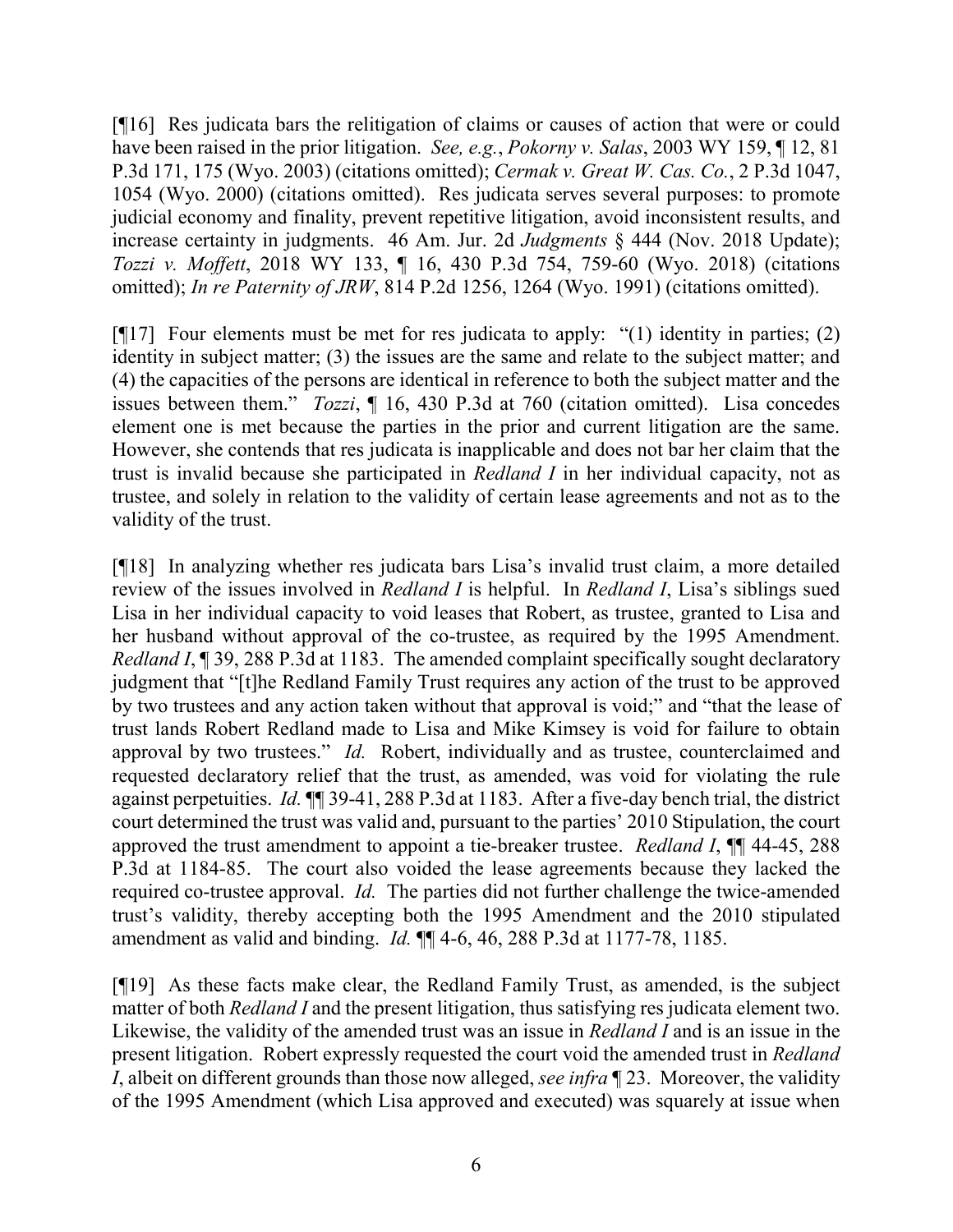Lisa's siblings requested the district court to declare that the amended trust required two trustees to enter into lease agreements. Because Lisa put the validity of the trust and the 1995 Amendment directly at issue in the present litigation, res judicata element three is also satisfied.

[¶20] The fourth and final element requires the capacities of the persons to be identical in reference to both the subject matter and the issues between them. *Tozzi*, ¶ 16, 430 P.3d at 760 (citation omitted). Lisa contends there is "no identity in the capacity of the parties" because she participated in *Redland I* in her individual "lessee" capacity and participated in the present litigation as an individual beneficiary and as a successor trustee.

[¶21] Generally, "[a] party appearing in an action in one capacity is not thereby bound by the rules of res judicata in a subsequent action in which the party appears in another capacity." 50 C.J.S. *Judgments* § 1124 (Dec. 2018 Update); *see also* Restatement (Second) of Judgments § 36 (1982). The general rule does not apply, however,

> where a party to one action in his or her individual capacity and to another action in his or her representative capacity is in each case asserting or protecting his or her individual rights, where the party will personally benefit from a judgment in his or her representative capacity, or where there is privity between the individual and the representative.

46 Am. Jur. 2d, *supra*, § 558; *see also* 50 C.J.S., *supra*, § 1124 (the judgment is binding where "the circumstances were such that all the person's rights or interests, held in any of his or her capacities, were before the court and involved in its decision"). We applied this exception in *Emerson-Brantingham Implement Co. v. Riverton Elevator Co.*, 43 Wyo. 67, 297 P. 393, 396-98 (1931) (citation omitted), restating the principle: "it may sometimes happen that all the interests of the party, in [her] several capacities, are before the court in the same litigation; and in that case, the reason of the rule ceases, and [s]he is bound in all characters." Applying that same principle, here, we conclude that Lisa is bound by prior rulings in her individual and successor trustee capacities.

[¶22] The trustee and all trust beneficiaries participated in *Redland I*, which resolved the validity of the Redland Family Trust, as amended. Lisa's individual rights as a trust beneficiary were at issue then and are at issue now, notwithstanding the fact she is no longer an individual "lessee" and has assumed the additional role of successor trustee. Moreover, Lisa would personally benefit if the district court rendered judgment in Lisa's favor in her capacity as trustee in the present litigation. As Lisa's siblings point out, partition or liquidation of trust assets resulting from termination of the trust would net more for Lisa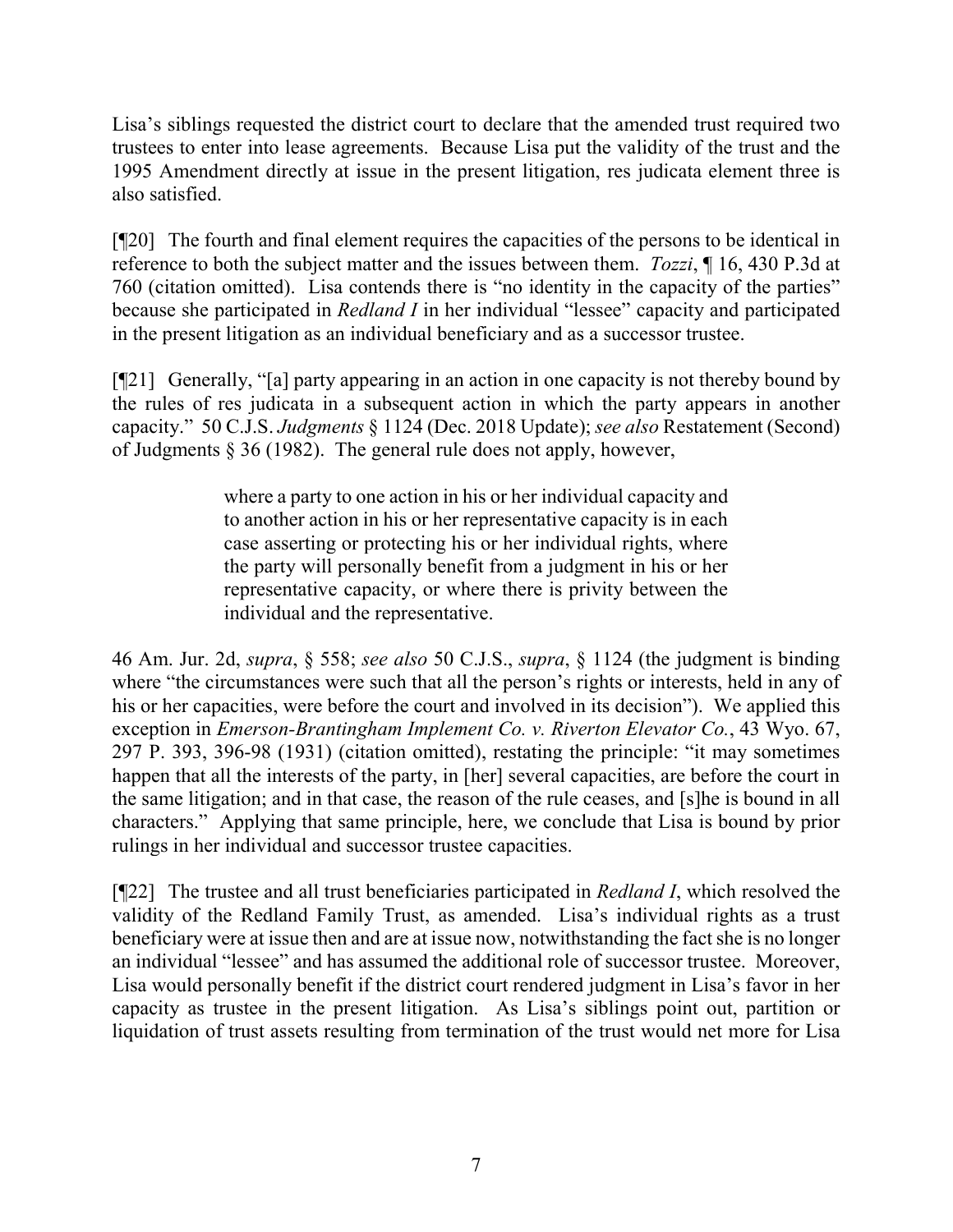than if Lisa were required to comply with the amended trust's buyout provision.<sup>11</sup> Lisa is further barred from challenging the validity of the trust by stepping into Robert's representative shoes: "[t]he principles of res judicata . . . require that a final adjudication remain binding on both the original parties *and* their successors in interest." *Degiacomo v. City of Quincy*, 476 Mass. 38, 369-70, 63 N.E.3d 365 (2016) (citations omitted). Res judicata's fourth element is satisfied under these circumstances.

[¶23] The fact that Lisa now challenges the validity of the amended trust on different grounds from those Robert asserted in *Redland I* does not preclude us from applying res judicata to bar Lisa's invalid trust claim. We have long held that res judicata bars relitigation of claims or causes of action that could have been raised in prior litigation. *Goetzel v. State*, 2017 WY 141, ¶ 7, 406 P.3d 310, 311 (Wyo. 2017) (citation omitted). Lisa identifies no new facts or circumstances to demonstrate she could not have raised her present validity concerns in *Redland I*. To the contrary, her present challenge asserts dubious federal tax regulation, unlawful purpose, and public policy theories,  $^{12}$  $^{12}$  $^{12}$  to relitigate

As to whether a trust has an unlawful purpose or is against public policy, the UTC comments explain:

> A trust with a purpose that is unlawful or against public policy is invalid. Depending on when the violation occurred, the trust may be invalid at its inception or it may become invalid at a later date. The invalidity may also affect only particular provisions. Generally, a trust has a purpose which is illegal if (**1) its performance involves the commission of a criminal or tortious act by the trustee; (2) the settlor's purpose in creating the trust was to defraud creditors or others; or (3) the consideration for the creation of the trust was illegal.** See Restatement (Third) of Trusts Section 28 cmt. a (Tentative Draft No. 2, approved 1999); Restatement (Second) of Trusts Section 60 cmt. a (1959). Purposes violative of public policy include those that tend to **encourage criminal or tortious conduct, that interfere with freedom to marry or encourage divorce, that limit religious freedom, or which are frivolous or capricious.** *See* Restatement (Third) of Trusts Section 29 cmt. d-h (Tentative Draft No. 2, 1999); Restatement (Second) of Trusts Section 62 (1959).

<span id="page-10-0"></span> $11$  The buyout provision included in the 1995 Amendment provides a valuation formula and allows the purchaser(s) to pay the seller(s)' share of trust assets over a twenty-year period without interest.

<span id="page-10-1"></span> $12$  Lisa's counsel conceded during oral argument that if the Internal Revenue Service concludes that a trust qualifies as an abusive trust, it disregards the entity for tax purposes only. A taxing authority's designation of an abusive trust does not otherwise invalidate or terminate a trust that is legal under state law. *See, e.g.*, *Helvering v. Clifford*, 309 U.S. 331, 335, 60 S. Ct. 554, 556, 84 L. Ed. 788 (1940) (stating that a trust valid under state law is not a conclusive determination for tax purposes); *Richardson v. Comm'r of Internal Revenue*, 509 F.3d 736, 742 (6th Cir. 2007) (citations omitted) (stating trusts valid under state law may not be "legitimate for federal income tax purposes"); *Zmuda v. Comm'r of Internal Revenue*, 79 T.C. 714, 720 (1982), *aff'd*, 731 F.2d 1417 (9th Cir. 1984) (citations omitted) (explaining that tax law is applied according to the substance of the transaction regardless of whether the entity has a separate existence recognized under state law).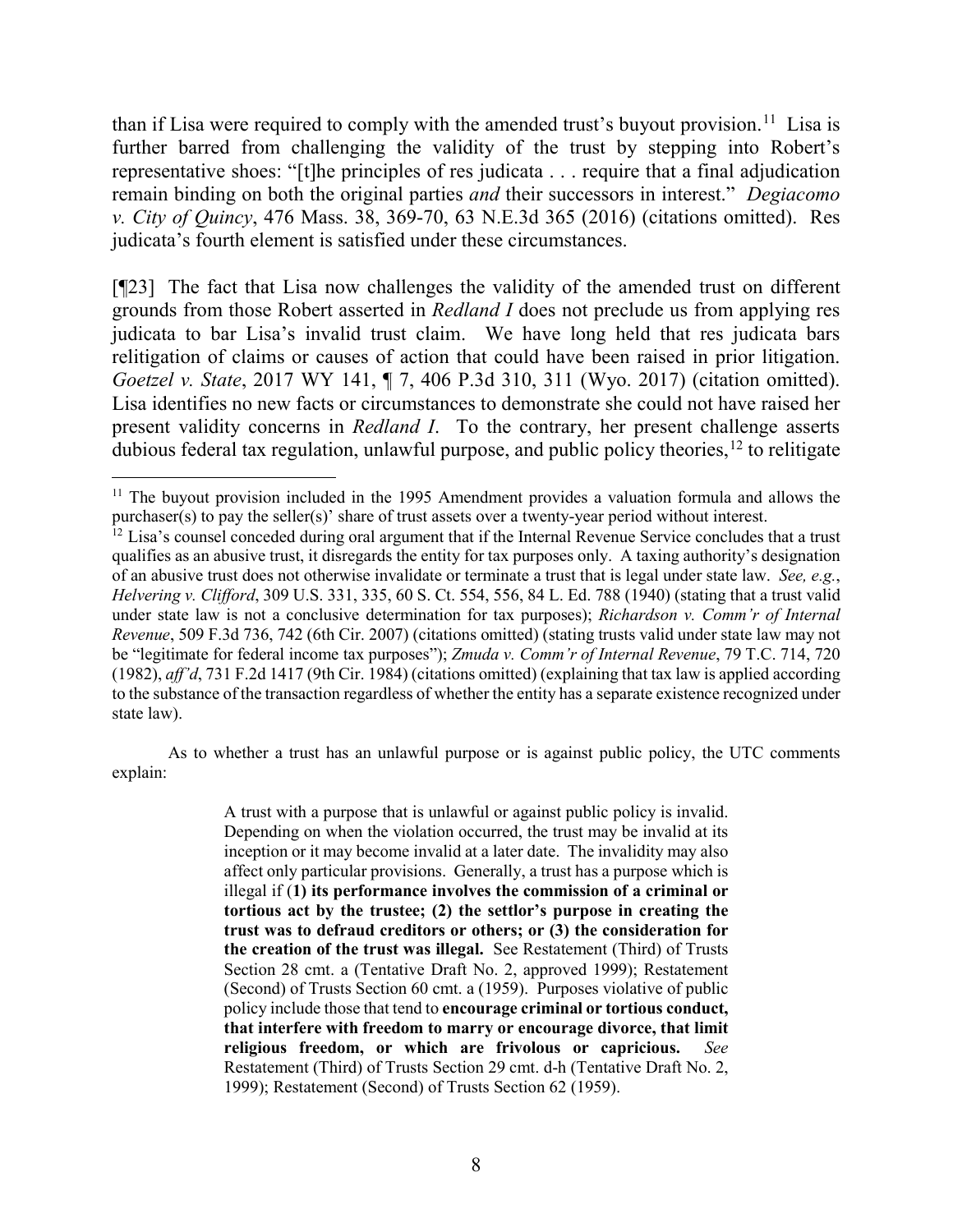the district court's prior ruling upholding the validity of the amended trust–a ruling she did not appeal having endorsed the 2010 Stipulation. Res judicata precludes such piecemeal litigation:

> The application of res judicata to those situations where a plaintiff attempts to bring the same claim in a subsequent action against the same or different defendants has a logical basis: **It encourages resolution of the plaintiff's claims in a single action, and it forces parties to abide by their agreements.**

*Eklund v. PRI Envtl., Inc*., 2001 WY 55, ¶ 19, 25 P.3d 511, 518 (Wyo. 2001) (emphasis added).

### **B. Material Trust Purposes**

 $\overline{a}$ 

[¶24] Lisa further contends the trust must be terminated because, as structured, it cannot accomplish its intended goals–to avoid or minimize federal inheritance tax to each settlor's estate, provide liability protection, and prevent voluntary or involuntary transfer or alienation of an ownership interest in the trust. For these reasons, Lisa argues it is impossible to achieve the estate planning purposes of the trust and Wyo. Stat. Ann. § 4-10- 411(a) mandates its termination.

[¶25] Lisa correctly notes that one reason Robert and Irene created the Redland Family Trust was for estate planning purposes. *Redland II*, ¶ 34, 346 P.3d at 871. However, a trust may have more than one material purpose. *Shriners Hosps. for Children*, ¶¶ 41, 49, 373 P.3d at 406, 408. Here, the district court found that the dominant, "main and most important reason" for the trust was to keep the Redland ranch holdings together to conduct business:

> 6. Although Robert Redland and Lisa Kimsey go to great lengths claiming that the purpose of the Trust, to minimize the effects of taxation, has been lost due to the Trust's structure, **the main and most important reason for the Trust, i.e, to keep the lands and leases together for the Redland family**, has not been frustrated. . . . **Its fundamental purpose of keeping the property together as a whole for the benefit of the Redland Family regardless of the tax consequents is still a legitimate and valid purpose**. . . . The loss of one purpose

*Shriners Hosps. for Children*, ¶ 47, 373 P.3d at 407 (emphasis added). As the district court correctly found, none of these circumstances were successfully argued or evidenced.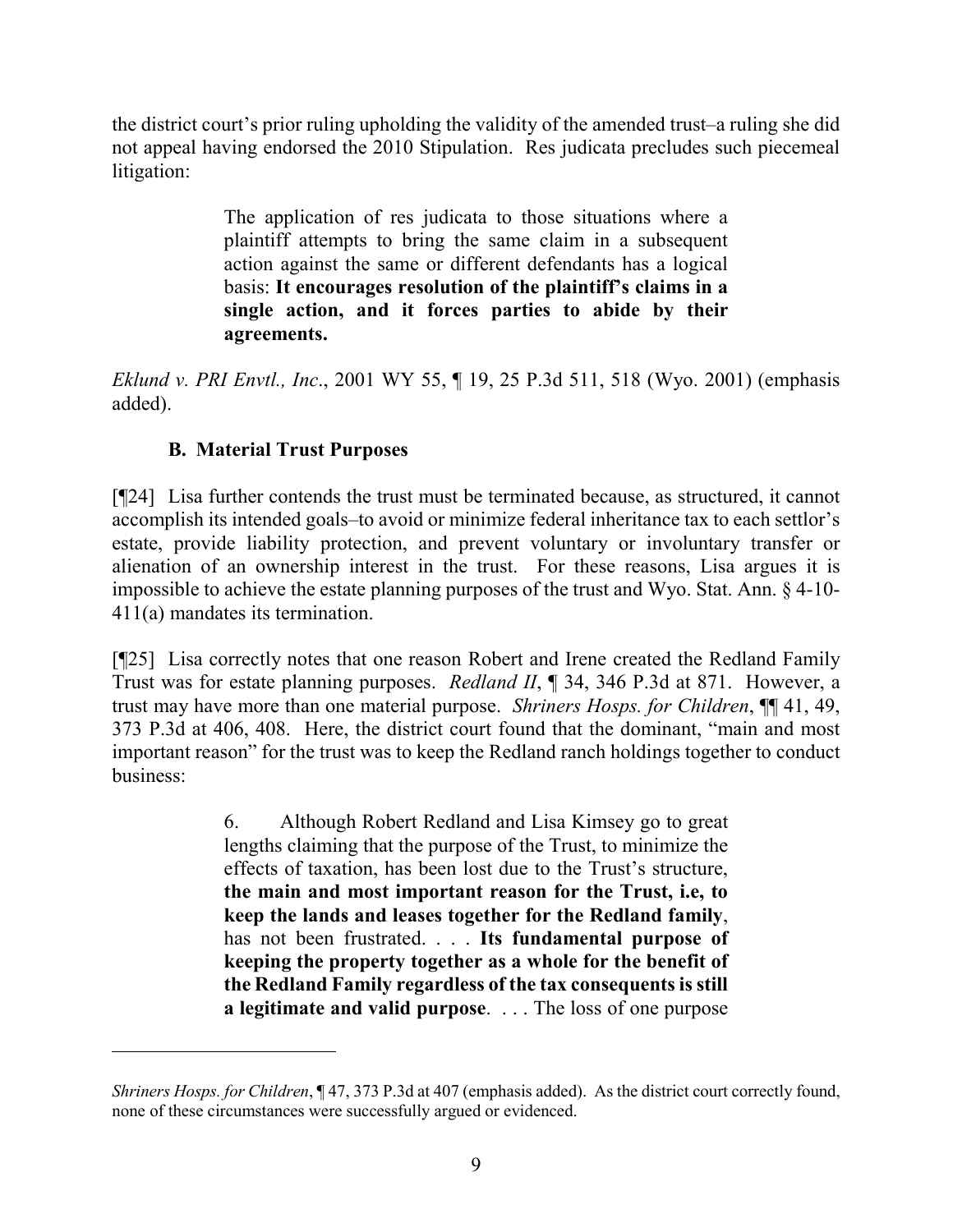for the creation of the Trust does not mean that the Trust itself serves no purpose.

. . . .

16. . . . **The dominant stated purpose of this 1989 Trust with its amendments is to hold the Redland ranch holdings together to conduct business**. This purpose still is viable and, quite frankly, why every one of the beneficiaries put property and money into this Trust. . . .

(Emphasis added.) This finding is not clearly erroneous. *Id.* ¶ 27, 373 P.3d at 403.

[¶26] Prior to establishing the trust, Robert, Rolly, and Kendrick each ran livestock on various parcels of land now owned by the trust. *Redland I*, ¶ 17, 288 P.3d at 1179. Robert and his two sons often operated together, including running their cattle together and supplying veterinary care, breeding, and feed for the cattle. *Id.* By 1989, their cattle operations had grown and continued to grow. *Id.* ¶ 20, 288 P.3d at 1180. When Robert's mother passed away, Robert obtained an option to acquire more property. *Id.* Before exercising the option, Robert and Irene created the family trust. *Id.* The Trust Agreement expressly states the purpose of the trust is to "hold and manage the trust estate and to carry on business as hereinafter provided." *See Am. Nat. Bank of Cheyenne, Wyo. v. Miller*, 899 P.2d 1337, 1340-41 (Wyo. 1995) (citations omitted) (looking to the trust instrument to determine the grantor's intended material purpose of the trust). We recognized this purpose in *Redland I*, stating "[t]he Trust Agreement established the trust for the purpose of holding and managing property." *Redland I*, 121, 288 P.3d at 1180. Indeed, the parties originally acquired much of the trust property from Robert's parents, who "hoped [the property] would be held and operated by future Redland generations." *Id.* ¶ 13, 288 P.3d at 1179. Thus, the district court did not err in finding that the "dominant stated purpose of [the trust] is to hold the Redland ranch holdings together to conduct business."

[¶27] Lisa recognized dual trust purposes at trial, testifying that "the purpose of forming [the] Trust was to hold this mountain ground [together] and [to] do this estate planning." On appeal, she argues that the trust cannot achieve its purposes related to minimizing tax consequences and preventing voluntary or involuntary transfer or alienation of an ownership interest in the trust, and contends that Wyoming law requires termination when a trust "cannot meet *one* of its material purposes." (Emphasis added.) Lisa misconstrues Wyoming law on this point.

[¶28] Wyoming law prohibits a trust from being terminated when **any** material purpose of the trust remains. *See, e.g.*, Wyo. Stat. Ann. § 4-10-411(a) ("[A] trust terminates to the extent the trust is revoked or expires pursuant to its terms, **no material purpose** of the trust **remains to be achieved** or the purposes of the trust have become unlawful, contrary to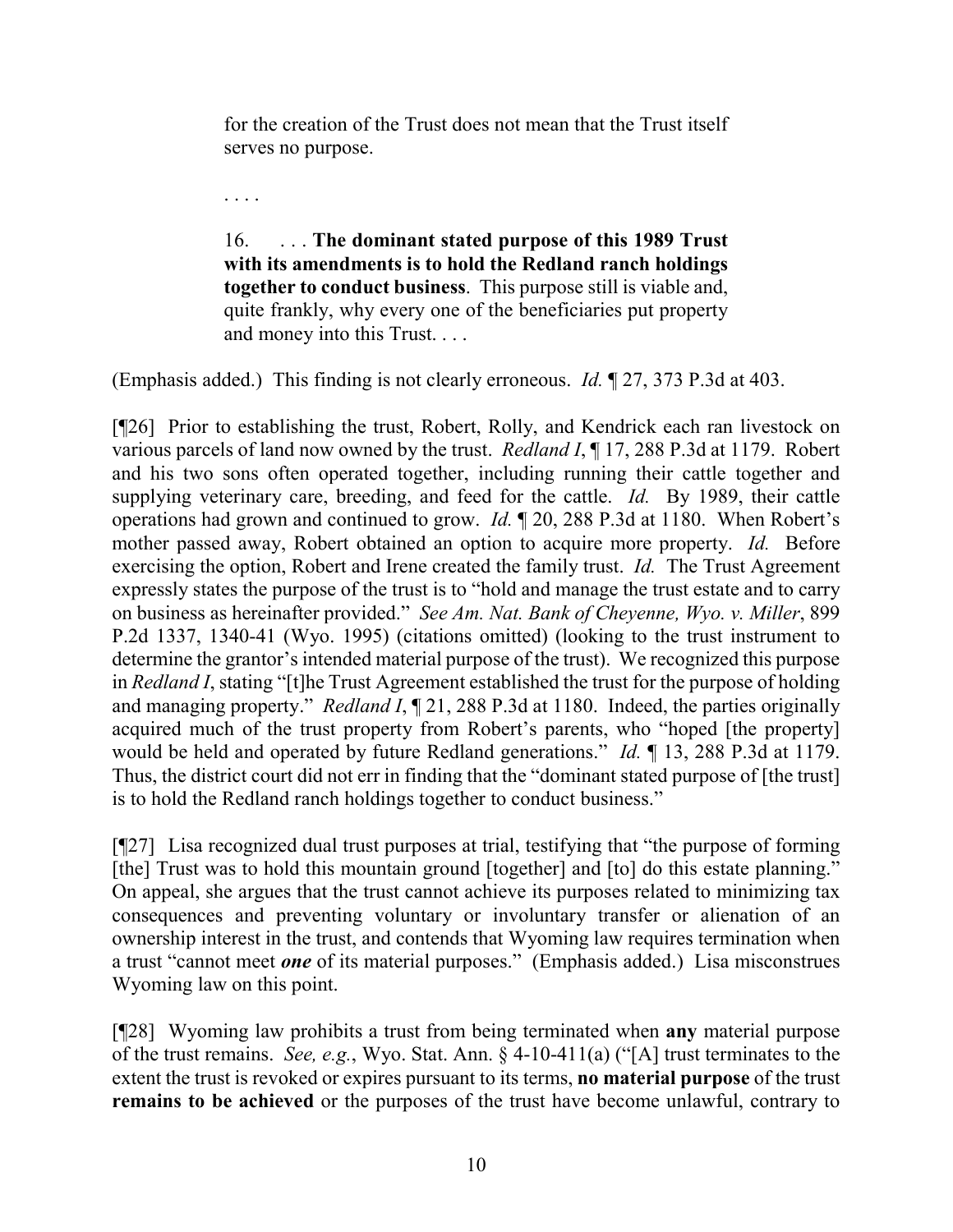public policy or impossible to achieve." (emphasis added)); Wyo. Stat. Ann. § 4-10-412(c) ("A noncharitable irrevocable trust may be terminated upon consent of all of the beneficiaries if the court concludes that continuance of the trust is not necessary to achieve **any** material purpose of the trust."); *Shriners Hosps. for Children*, ¶ 52, 373 P.3d at 408 (citations omitted) ("[T]ermination of a trust is not permitted under Wyoming law if the continuance of the trust is necessary to carry out a material purpose of the trust."). The district court correctly found that a viable material purpose of the Redland Family Trust remains (keeping the Redland ranch holdings together to conduct business) even if another purpose has failed (minimizing tax consequences).<sup>[13](#page-13-0)</sup> The history of the parties' cattle operations, how the ranch lands were acquired, and the creation of the family trust to "hold and manage the trust estate and to carry on business," all support the district court's conclusion that continuation of the trust is necessary to achieve a remaining material purpose of the trust–to keep the land and leases together as a whole for the benefit of the Redland family. Wyo. Stat. Ann. §§ 4-10-411(a), -412(c). Thus, the district court did not err when it did not terminate the trust.

#### *II. Did the district court err when it retained Lisa Kimsey as co-trustee?*

[¶29] Rolly contends the district court erred when it retained Lisa as co-trustee, because she breached her duties of impartiality and loyalty by "discriminat[ing] against all beneficiaries except herself and Robert Redland," and seeking termination of the Redland Family Trust.<sup>14</sup> Wyo. Stat. Ann. §§ 4-10-802, -803. Rolly further alleges that Lisa's hostility toward the other beneficiaries hampers proper administration of the trust. Finally, he contends the district court improperly relied on the appointment of the tie-breaker trustee to absolve Lisa from her repeated "significant breaches of duty."

[¶30] We review a district court's decision whether to remove a trustee for an abuse of discretion. *Forbes v. Forbes*, 2015 WY 13, ¶ 33, 341 P.3d 1041, 1053 (Wyo. 2015) (citation omitted). "A court does not abuse its discretion unless it acts in a manner which exceeds the bounds of reason under the circumstances." *Acorn v. Moncecchi*, 2016 WY

<span id="page-13-0"></span><sup>&</sup>lt;sup>13</sup> Lisa criticizes the trust's structure because it failed to avoid or minimize Irene's estate taxes as intended. She notes that the tax accountant included the value of Irene's one-seventh share of trust assets in Irene's federal estate tax calculations because federal regulations treated the trust as a "grantor trust"–as opposed to an irrevocable trust–due to the initial trustees' power to control the trust assets and Irene's right to possess and enjoy the trust property during her lifetime. Irene passed in 2007 and the parties were apprised of the taxation issues related to her estate at that time. Since then, none of the parties have requested modification of the trust terms to meet tax objectives as we would expect if, as Lisa argues, failing to meet those objectives defeated the dominant purpose of the trust. *See, e.g.*, Wyo. Stat. Ann. § 4-10-417 ("To achieve the settlor's tax objectives, the court may modify the terms of a trust in a manner that is not contrary to the settlor's probable intention as proved by a preponderance of the evidence. The court may provide that the modification has retroactive effect."). The parties could similarly request the court to modify the trust to address liability protection and anti-transfer provisions. Wyo. Stat. Ann. § 4-10-412; -413. 14 Kendrick, Roalene, and Teresa join Rolly in appealing this issue.

<span id="page-13-1"></span>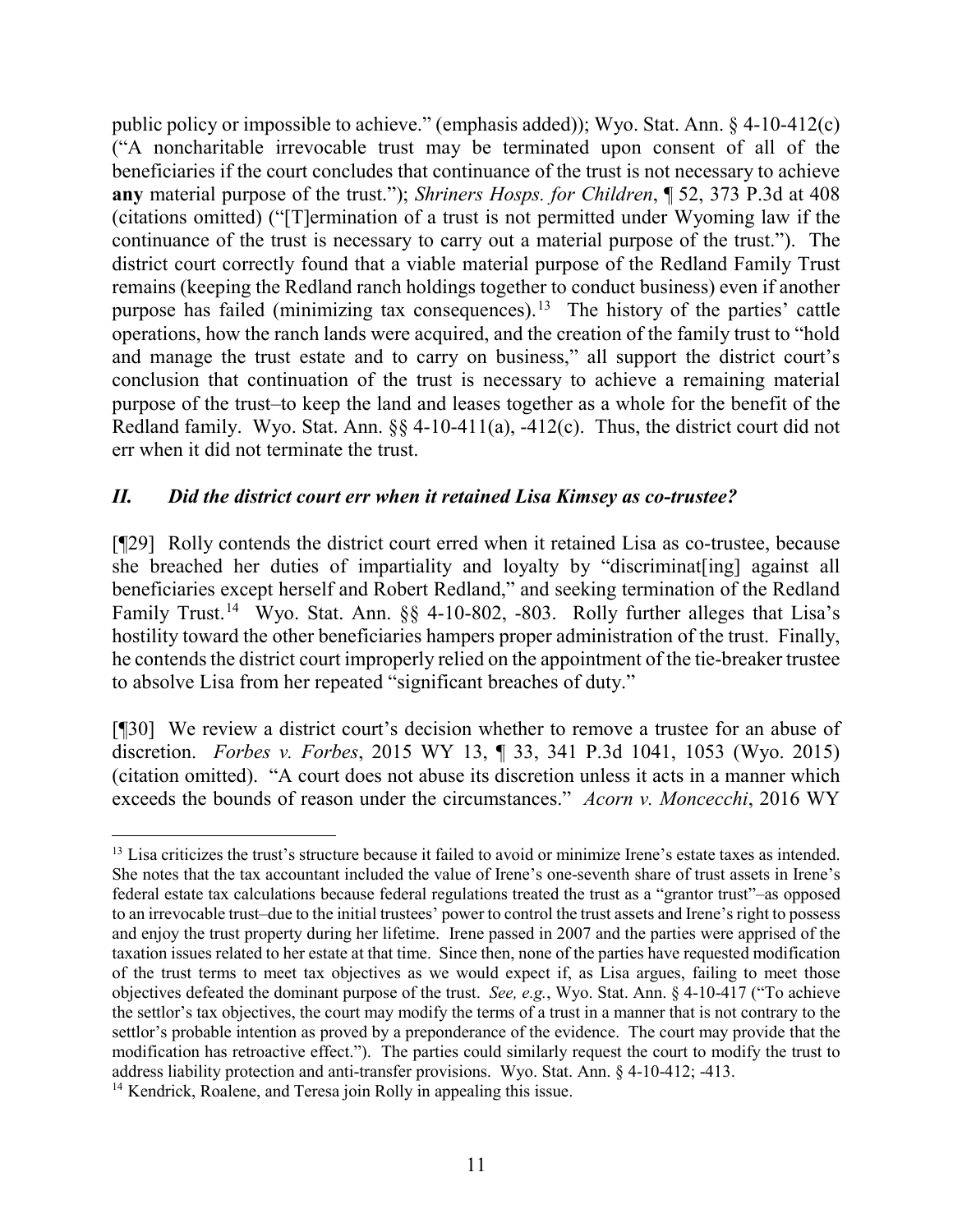124, ¶ 71, 386 P.3d 739, 760 (Wyo. 2016) (citation omitted). "[T]he ultimate issue is whether or not the court could reasonably conclude as it did." *Id.* (citation omitted).

[¶31] "A settlor has a great deal of discretion in designating a trustee" and can appoint a trustee who is an interested party, such as a beneficiary, despite inherent conflicts. *Forbes*, ¶ 30, 341 P.3d at 1052 (citations omitted). Generally, the court will not remove a trustee absent a demonstrated abuse of power. *Id.* (citations omitted). So long as the trustee executes a trust in good faith and sound discretion, the court has no right to interfere and remove the trustee. *Id.* (citation omitted).

[¶32] The UTC allows removal of a trustee for breaching a fiduciary duty owed to a beneficiary, Wyo. Stat. Ann.  $\S$  4-10-1001(a), (b)(vii), and in the following circumstances:

(i) The trustee has committed a serious breach of trust;

(ii) Lack of cooperation among cotrustees substantially impairs the administration of the trust;

(iii) Because of unfitness, unwillingness or persistent failure of the trustee to administer the trust effectively, the court determines that removal of the trustee best serves the interests of the beneficiaries; or

(iv) There has been a substantial change of circumstances, or removal is requested by all of the qualified beneficiaries, and the court finds that removal of the trustee best serves the interests of all of the beneficiaries and is not inconsistent with a material purpose of the trust, and a suitable cotrustee or successor trustee is available.

Wyo. Stat. Ann. § 4-10-706(b).<sup>15</sup> However, courts are more reluctant to remove a settlorappointed trustee than one who is court-appointed. *Forbes*, ¶ 30, 341 P.3d at 1052 (citation omitted). We require an enhanced showing of gross and willful misconduct to justify removing a settlor-appointed trustee. *Shriners Hosps. for Children*, ¶ 97, 373 P.3d at 416 (quoting *Forbes*, ¶ 29, 341 P.3d at 1052).

[¶33] In denying Rolly's removal claim, the district court reasoned:

<span id="page-14-0"></span><sup>&</sup>lt;sup>15</sup> The district court concluded that the UTC governed the Redland Family Trust because the parties stipulated to its application at trial. On appeal, Rolly and Lisa deny any such stipulation, but concede that applying UTC standards does not affect the outcome of their respective arguments. Moreover, neither party moved to set aside the district court's conclusion or raised the issue on appeal. We therefore apply the UTC.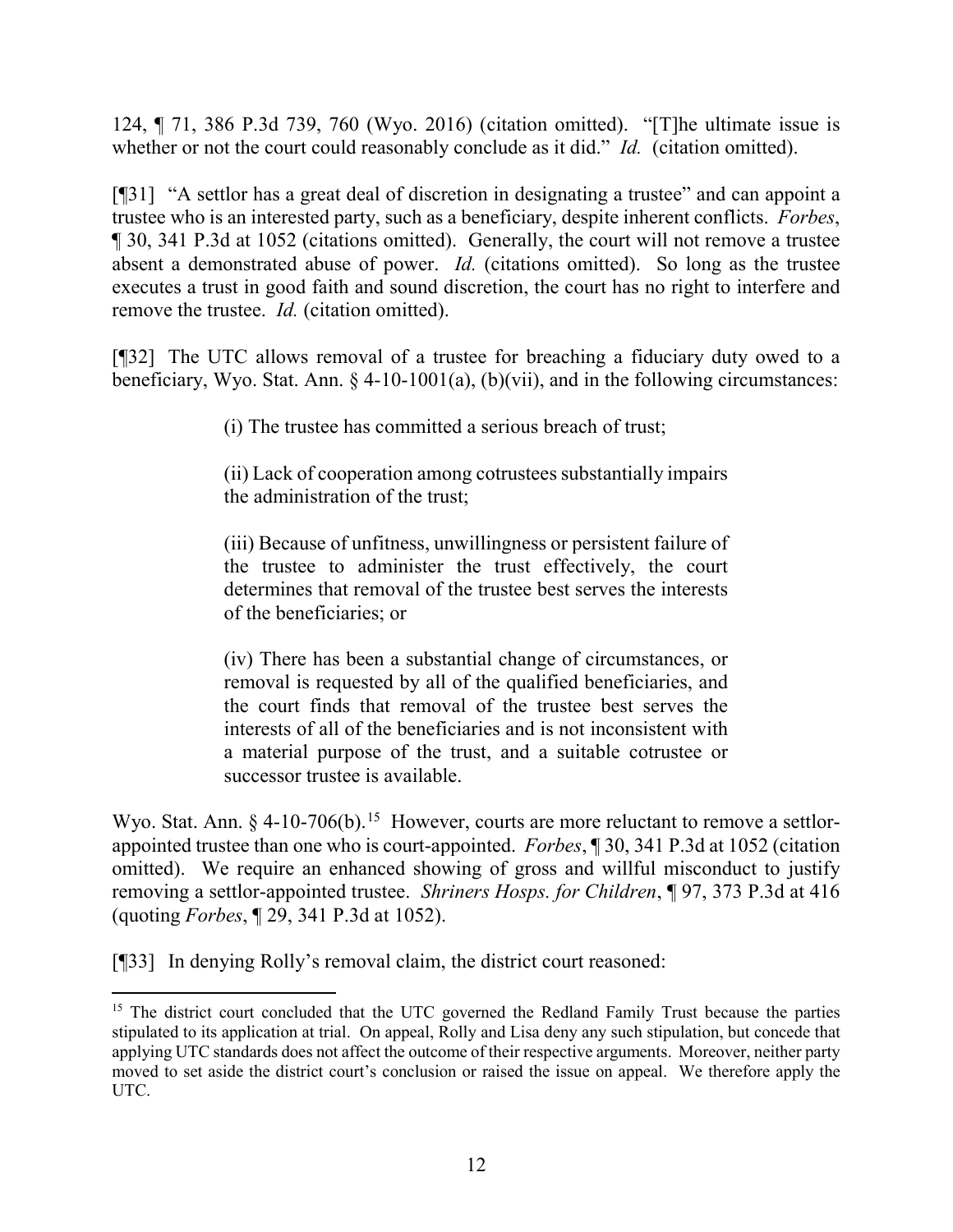12. Lisa Kimsey was appointed as Trustee by Robert Redland one of the original settlors. **This Court cannot find that her actions or inactions amounted to a violation of her fiduciary duties owed to the Trust.** Although Ms. Kimsey and Mr. Rolly Redland do not many times agree as to how the administration of this Trust should occur, with Mr. Frank as the third Trustee, a thorough and sometimes exhaustive discussion of the issues has occurred with final votes being taken. **The Trust is not dysfunctional in that the Trustees have voted on many controversial issues with a decision being articulated and followed.**

. . . .

14. There has been hostility between the desires Lisa Kimsey has and the desires for the Trust that Rolly Redland has. While there were only two Trustees they were at an impasse. Since the third Trustee has been appointed by the Court that impasse has been eliminated. It is true the Trustees have the sole obligation to manage the Trust assets. The Trustees could kick everyone off the holdings and require bids from the beneficial owners or third parties, or require the Trust beneficiaries or third parties to negotiate for utilization of the Trust property. They however have chosen to allow usage by the beneficiaries. That is but one of the options available to them. It has been difficult for the Trustees to accommodate other beneficial owners' usage along with their own. They have essentially resorted to what has worked in the past. They have found that to be workable, albeit not to everyone's satisfaction. The fact that the Trustees consult from time to time with the beneficiaries is their decision. It's not right it's not wrong. The fact that they sometimes don't consult with the beneficiaries is their decision. It's not right, it's not wrong. They have an obligation to manage the Trust as they can agree. **Great weight is given to the selection of Lisa Kimsey as Trustee since her selection was made by Robert Redland, one of the original settlors.** Likewise, Rolly Redland was appointed to replace Irene Redland. Weight is to be given his appointment as Trustee whether it was done by the settlor Robert Redland or the beneficiaries.

15. Hostility between Trustees and beneficial owners is likewise not unusual since the reason for the Trust is to remove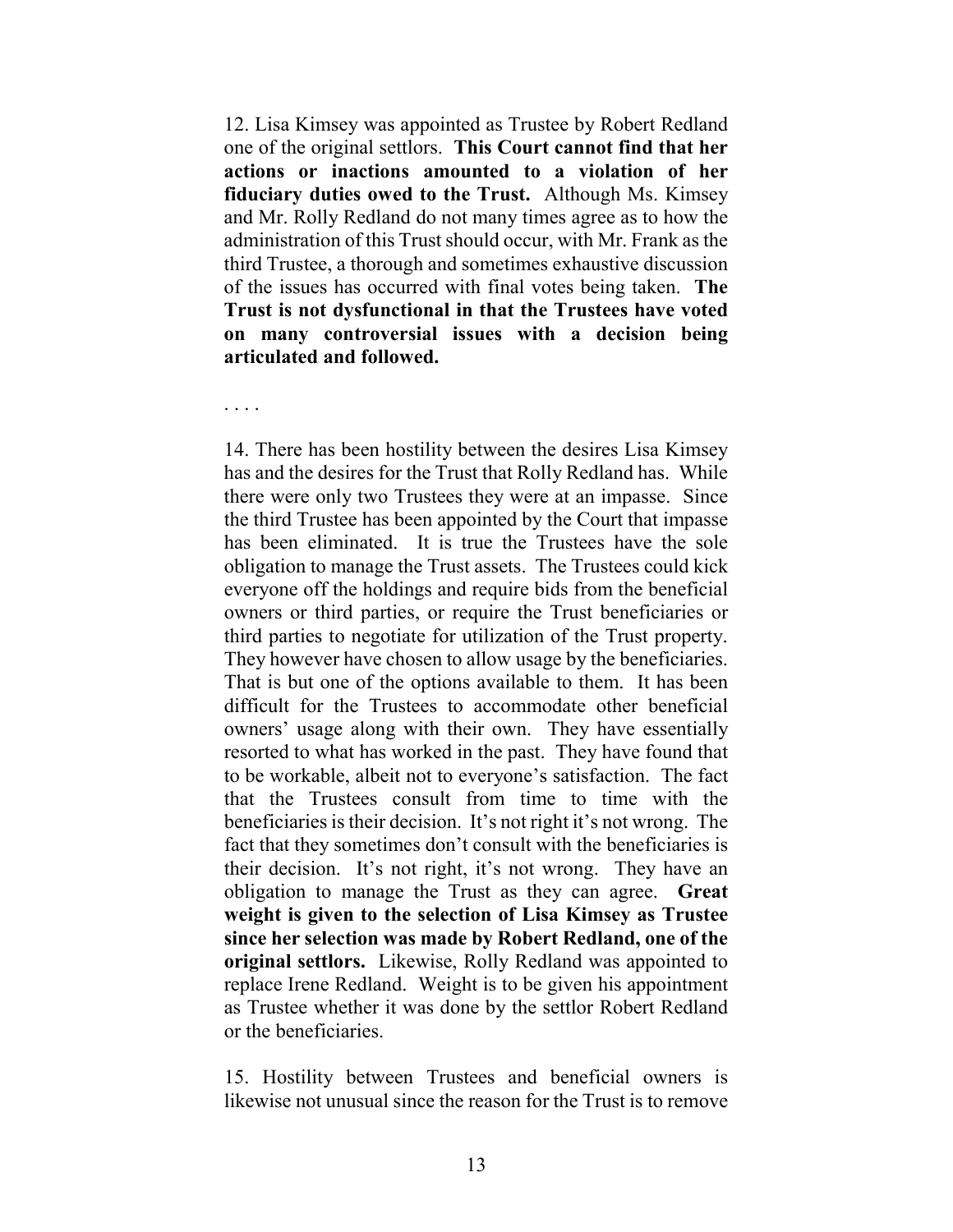the beneficial owners' ability to use Trust assets without considering the settlors' intent. Hostility alone is insufficient to remove a Trustee. That hostility must interfere with the proper administration of the Trust. "Hostility may naturally exist in trust relationships since trusts are usually created to withhold control of the trust principal from the beneficiaries. Hostility between the trustee and the beneficiaries of the trust alone is insufficient to require the removal of the trustee. To be sufficient to require removal, the hostility must interfere with the proper administration of the trust." *Shriners Hosps. For Children v. First N. Bank of Wyoming*, 2016 WY 51, ¶ 95, 373 P.3d 392, 416 (Wyo. 2016) citing *Forbes v. Forbes*, 2015 WY 13, ¶ 96, 341 P.3d at 1065 (quoting *In re Trust Created by Hill for benefit of Schroll*, 499 N.W.2d 475, 485 (Minn.Ct.App.1993)). **Removing a Trustee appointed by a settlor requires an enhanced showing to justify the same, such as gross and willful misconduct.** *Id* **at ¶ 97. I find that Lisa Kimsey and Rolly Redland do not fall into that category. . . .**

(Emphasis added.) Viewing the record in the light most favorable to Lisa, we conclude the district court did not abuse its discretion by retaining Lisa as a co-trustee.

#### **A. Duty of Impartiality**

[¶34] Rolly contends Lisa improperly advocated for Robert over the other beneficiaries. First, Rolly points to Lisa's failure to assist him (after many demands) in obtaining Robert's signature on assignment documents to convey trust property to the trust as ordered by the district court. Lisa testified that she did not ask Robert to sign the transfer documents as Rolly requested because Robert moved to stay the district court's order pending an appeal. Lisa admitted that she did not assist Rolly after the district court denied the stay but claimed her assistance was unnecessary because Rolly already took steps to transfer the property. The district court weighed the conflicting evidence on this issue and reasonably concluded that Lisa's inaction did not amount to a violation of her fiduciary duty.

[¶35] Moreover, Rolly failed to demonstrate that Lisa's inaction seriously harmed the trust.

> Mismanagement of the estate arising from a misconception or misunderstanding of the trustee's duties may be a ground for removal, but not if **no serious harm has been done** and no dishonesty or want of capacity is indicated.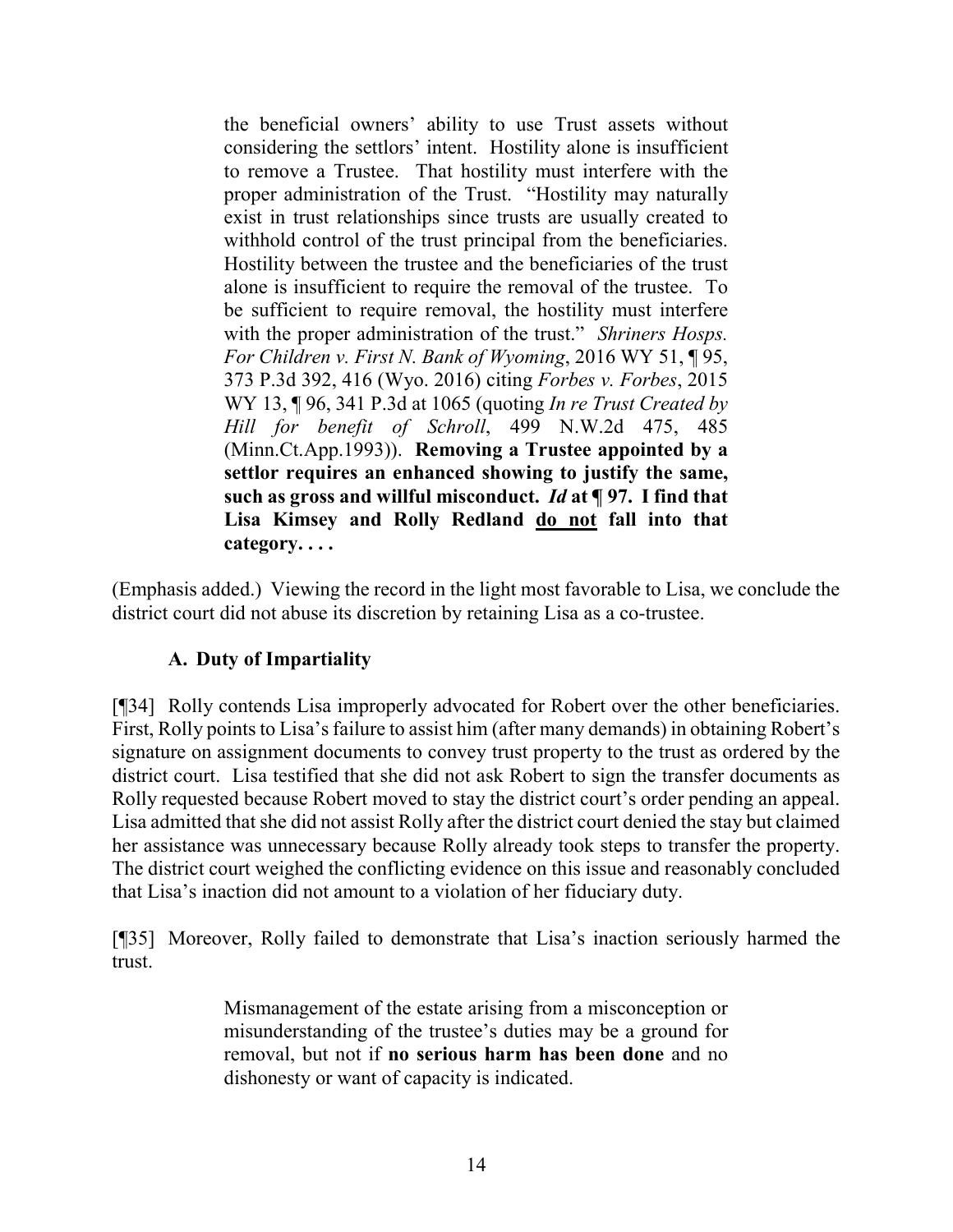*Forbes*, ¶ 32, 341 P.3d at 1052-53 (citation omitted) (emphasis added); *see also Shriners Hosps. for Children*, ¶ 94, 373 P.3d at 415-16 (quoting *Forbes*). Rolly, as co-trustee, successfully transferred all of the state leases and BLM allotments by providing to the agencies a copy of the court order and copies of the amended trust, and he obtained a contempt order to transfer the Manderson Farm. Thus, even if Lisa should have actively participated in transferring trust property while Robert appealed the district court's order, the record supports the district court's determination that Lisa's inaction did not hamper transfer of the trust property or otherwise seriously harm the trust.

[¶36] Rolly also claims Lisa's request to fund the marital trust and her insistence that the trust reimburse Robert for alleged trust expenses he personally paid reflected her lack of impartiality. We disagree. As a trustee, Lisa had a duty to act in the best interest of the beneficiaries, and an equal duty to defend the settlor's intentions. *Shriners Hosps. for Children*, ¶ 57, 373 P.3d at 409 (citation omitted); Wyo. Stat. Ann. § 4-10-801; -802. "A fundamental duty of a trustee is to carry out the terms of the trust." *Id.* (citation omitted). The 1995 Amendment required the trustees to establish a marital trust to provide income for the survivor of Robert or Irene. The record shows that the trustees did not establish or fund the marital trust as required by the trust's terms. Lisa advocated for compliance with the trust's terms and for reimbursement of trust expenses Robert personally paid so that the trustees could determine if funds were available to make distributions of net income to all of the beneficial owners. The district court correctly determined that these circumstances did not reflect partiality or rise to the level of gross and willful misconduct as required to justify Lisa's removal as a settlor-appointed co-trustee.

### **B. Duty of Loyalty**

[¶37] Next, Rolly asserts that Lisa breached her duty of loyalty by asking the court to terminate the Redland Family Trust. Although Rolly admits there is no precedent mandating this conclusion, he contends that Lisa's request to terminate the trust is in conflict with the dominant purpose of the trust and contrary to Lisa's statutory duty to "administer the trust solely in the interests of the beneficiaries." Wyo. Stat. Ann. § 4-10- 802(a). As noted above, any notion that Lisa had a singular obligation to act solely in the beneficiaries' best interest is flawed. *Shriners Hosps. for Children*, ¶ 57, 373 P.3d at 409 (citation omitted). Lisa further counters that the UTC provides express statutory authority for a trustee to seek to terminate a trust and, therefore, she did not breach a fiduciary duty by pursing that remedy.

[¶38] Lisa sought to terminate the trust on numerous grounds addressed in Issue I, *supra*. The UTC authorizes courts to terminate trusts for various reasons, including the inability to administer the trust effectively. *See*, *e.g.*, Wyo. Stat. Ann. §§ 4-10-411(a), 412, 413, 415. The UTC also authorizes a trustee to commence trust termination proceedings. Wyo. Stat. Ann. § 4-10-411(b). In light of Lisa's and Rolly's allegations and testimony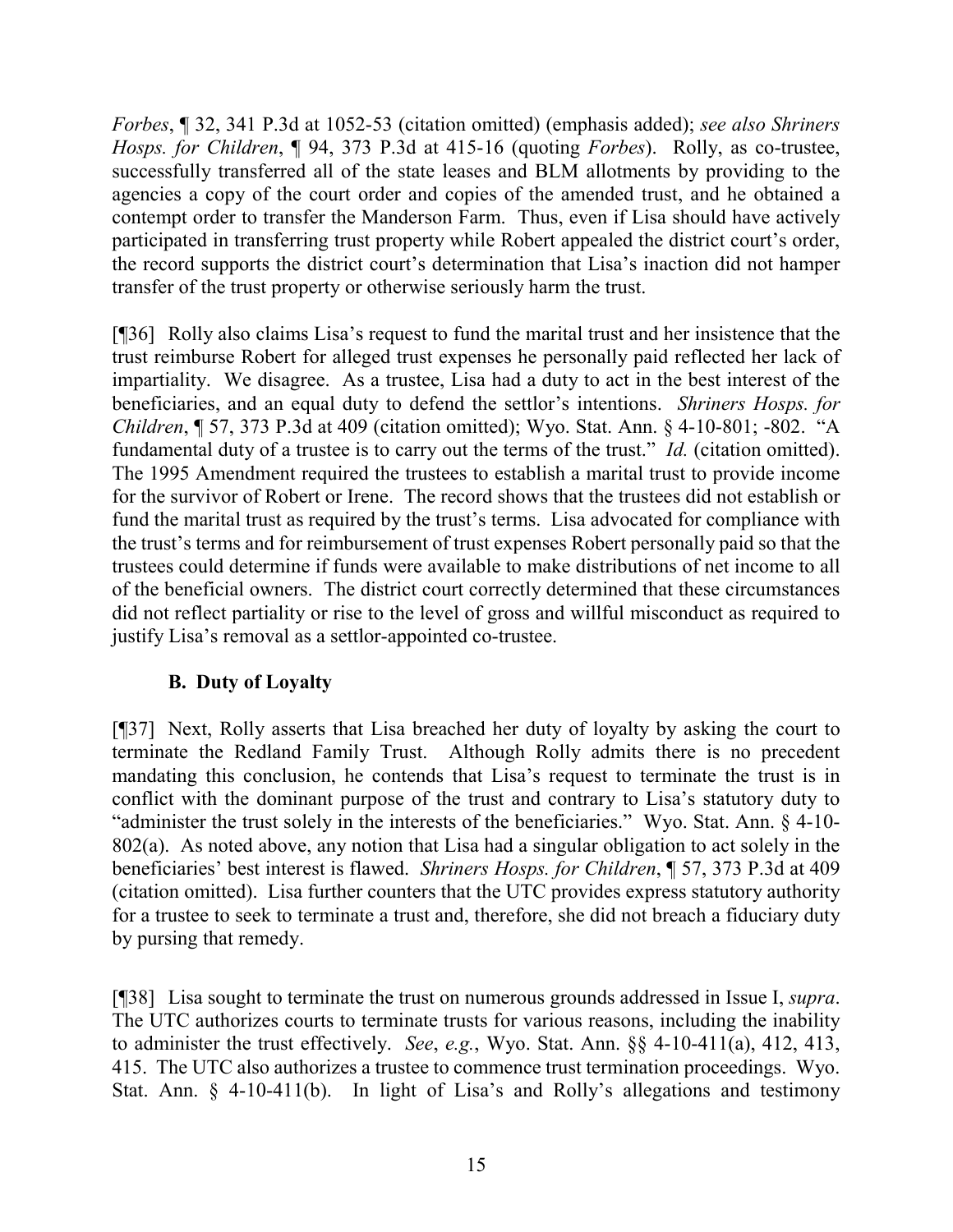concerning hostility, dysfunction, and difficulty administering the trust, and in the absence of any authority to suggest Lisa's request as a co-trustee to terminate the trust amounts to a breach of loyalty, the district court's determination that Lisa did not violate her duty of loyalty stands.

## **C. Hostility**

[¶39] Finally, Rolly claims Lisa's hostility toward the other beneficiaries and failure to communicate with them has hampered trust administration and therefore warrants her removal. As the district court correctly noted, "[h]ostility between the trustee and the beneficiaries of the trust alone is insufficient to require the removal of the trustee. To be sufficient to require removal, the hostility must interfere with the proper administration of the trust." *Forbes*, ¶ 96, 341 P.3d at 1065 (citation omitted). The district court found that even though Rolly and Lisa were at an impasse over some trust matters at times, Mr. Frank's appointment as the "tie-breaker" trustee alleviates deadlocked situations. The record supports this finding.

[¶40] At trial, both Rolly and Lisa discussed the hostility between the two factions of beneficial owners. Despite such hostility, the evidence at trial demonstrated the parties were able to resolve their differences to the extent necessary to permit the beneficiaries to utilize the trust property both before and after the appointment of a tie-breaker trustee. Specifically, Mr. Frank, the third (tie-breaker) trustee, testified that, although there is tension over usage of trust property, the beneficiaries follow the decisions made by the majority of the trustees even if disagreement exists with respect to the decision. One of the beneficiaries, Kendrick, testified that trust administration has improved with the appointment of Mr. Frank:

> A. ... since Dan Frank, that third trustee has come on, he has a very real understanding of how to run this type of an operation, and they are making good strides now of rolling this sucker back in and making it work. Dan has come up with some excellent ideas with his background.

. . . .

Q. Do you have a belief that over time that this Trust can actually start to run smoother?

A. It's already doing that, since Dan–Dan Frank, the third trustee came on board, it's–it's rolling good. It isn't without its bumps and it's not expected to. From where it was to where it is today, it's a huge, huge improvement.